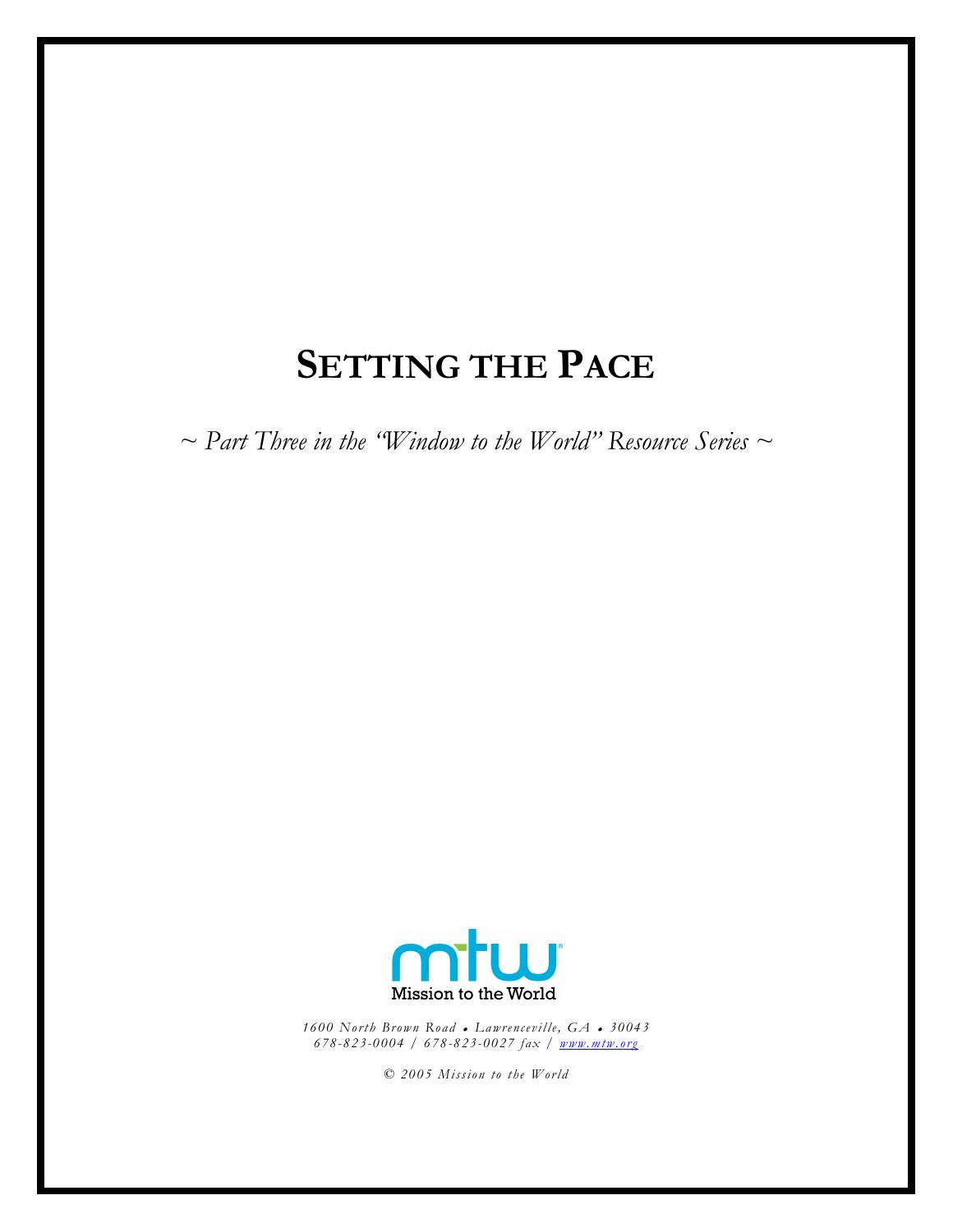The first choice in any journey is determining the direction. When that decision is not a deliberate one, the journey is really more like a stroll: there is no clear destination. But when the goal is clear and the journey is underway, the group looks to the leaders to set the pace.

Similarly, a church's mission ministry may or may not have a clear direction. If not, the articles in Laying the Foundation and Setting Your Sights will be helpful. Once churches have determined the direction for their missions ministry, they will want to mobilize their members towards that goal. However, many churches find that the number of members engaged in world missions is relatively few. Perhaps missions is seen as a distinct department, an annual event, or a ministry to be started in the future. The challenge facing these churches is inspiration. The articles in *Setting the Pace* are designed to help missions leaders engage their members in the Great Commission. While there are many ways to motivate members in missions, they will include efforts to educate, involve and focus your members.

## EDUCATION

For Christians to have a heart for missions, they must know God's heart. In the Bible we discover God's passion to bring glory to himself through his eternal plan to bring people to salvation. Indeed, the Great Commission is not a New Testament afterthought, given to the disciples moments before the Resurrection. Rather, the entire Bible resonates with the theme of God drawing people from every corner of the earth to himself. God is a missional God. As church members see the biblical foundations for missions, they will be motivated to join him in his Great Commission. Create ways to teach members about these truths, through classes, seminars, materials, and sermons. Suggested resources for this and other educational topics are included in the article on resources.

The Great Commission is also a *Gracious* Commission. Some have incorrectly concluded that Reformed theology is a discouragement to missions, with its emphasis on God's initiative. A proper understanding of Reformed theology, however, has had the opposite effect: countless numbers of Christians have committed their lives to missions, in response to the gracious love God has shown them and in the security they have that God is working in the lives of the people they serve. The article on *Global Missions* encourages Christians to stand on the theological foundations of the Great Commission.

Do not limit missions education to formal teaching, however. It has often been said that the gospel is more caught than taught. Thus, create opportunities for members to talk with missionaries, hear of the power of the gospel to change lives, and learn more about other cultures and what God is doing there. The article in *Laying the Foundation* on planning a missions conference may also be helpful.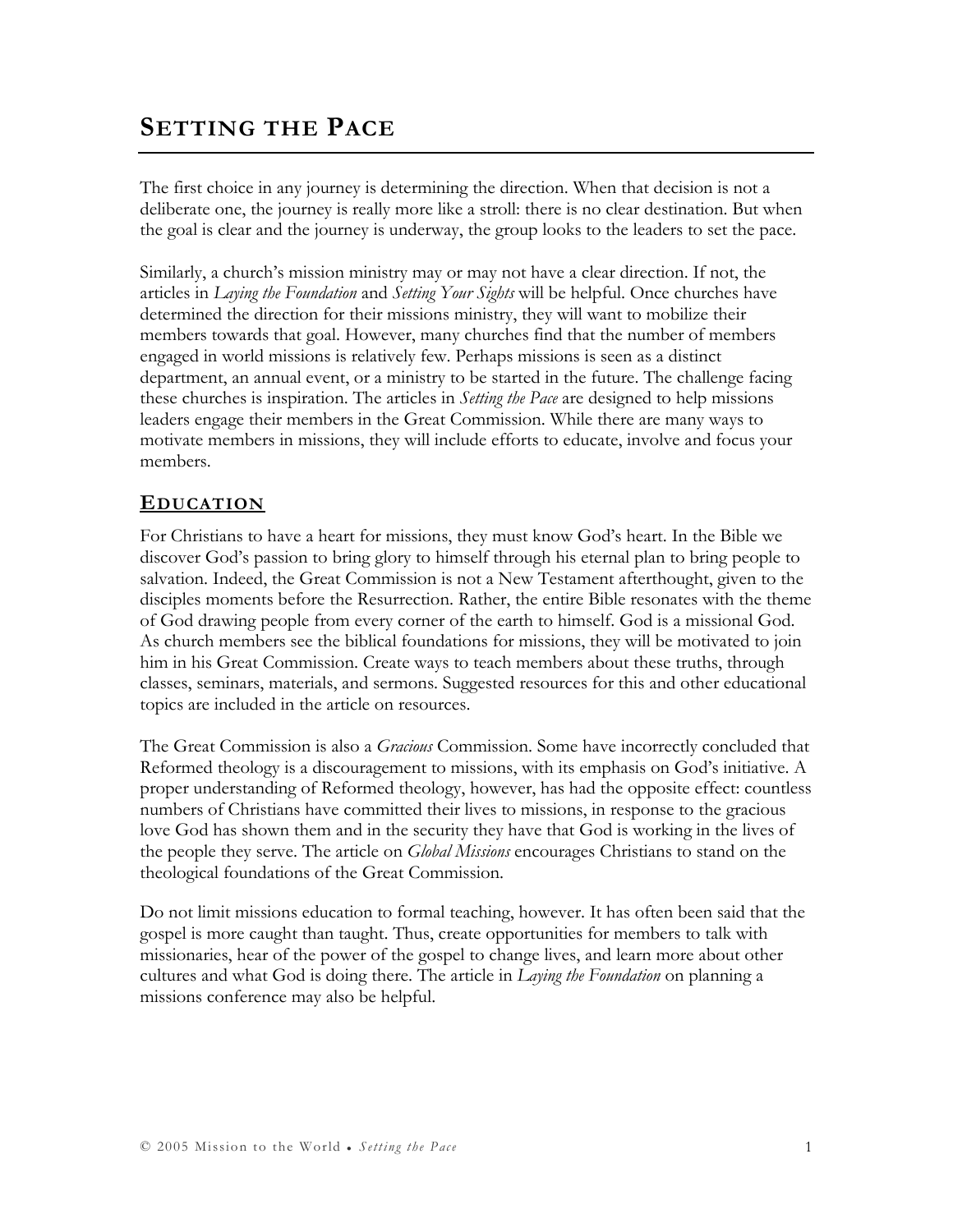### PARTICIPATION

A critical element for missions mobilization is congregational participation. Church members cannot be allowed to drift into the error that missions is for a select few or a department of the church. Missions leadership must encourage every member to see missions as their personal responsibility, through praying, giving and going.

Praying: Help your members understand that through their prayers, they are sincerely and meaningfully engaging in world missions. The article on prayer will help you encourage prayer for missions throughout your church.

Giving: Your members should also be challenged to support missionaries financially. Giving through faith promise or other means will deeply connect your members to world missions. Going: Short-term missions projects can have a transforming effect on your entire congregation, as participants return with stories of how God worked in and through their lives. Select projects in keeping with your overall vision, as the participants will develop a heart for the people and ministry. And in keeping with Acts 15:4, be sure to create ways for returning participants to tell the congregation how God worked in and through their lives.

## FOCUS

Missions is all about relationship. And the more lasting the relationship, the more members will get behind efforts to develop those ministries. To that end, missions ministries have increasingly discovered the motivating power of selecting one or more sites for on-going emphasis and involvement. Many missions leaders desire a greater impact for their efforts and have found a long-term focus helps accomplish this goal. This direction can take many forms. For example, churches may choose to send members on short-term trips to the same site for several years. Missionaries and national leaders from these sites may be able to visit the church, increasing the direct relationship. Giving and education may be more concentrated. Finally, many churches are joining with other churches to coordinate and collaborate their efforts towards a shared vision. The articles on partnership will introduce your ministry to such initiatives.

## FOR FURTHER STUDY

Under the titles of the following articles, the "theme" refers to one of the essential elements of successful missions ministries listed in Window to the World. This list is included in the following pages. A fruitful exercise for your missions committee would be to evaluate your ministry according to each of the twenty themes and begin to strengthen undeveloped areas. You may also want to refer to the articles in the rest of the *Window to the World* series:

Laying the Foundation encourages churches to focus on the essentials: developing their missions leadership, creating a vision for the ministry, and developing a missions conference to mobilize their members.

Setting Your Sights explores the importance of the Church and national church planting movements as the visible goal of a missions ministry.

Reaching the Summit helps more established ministries integrate their efforts with the entire church and with key principles for maximizing long-term impact.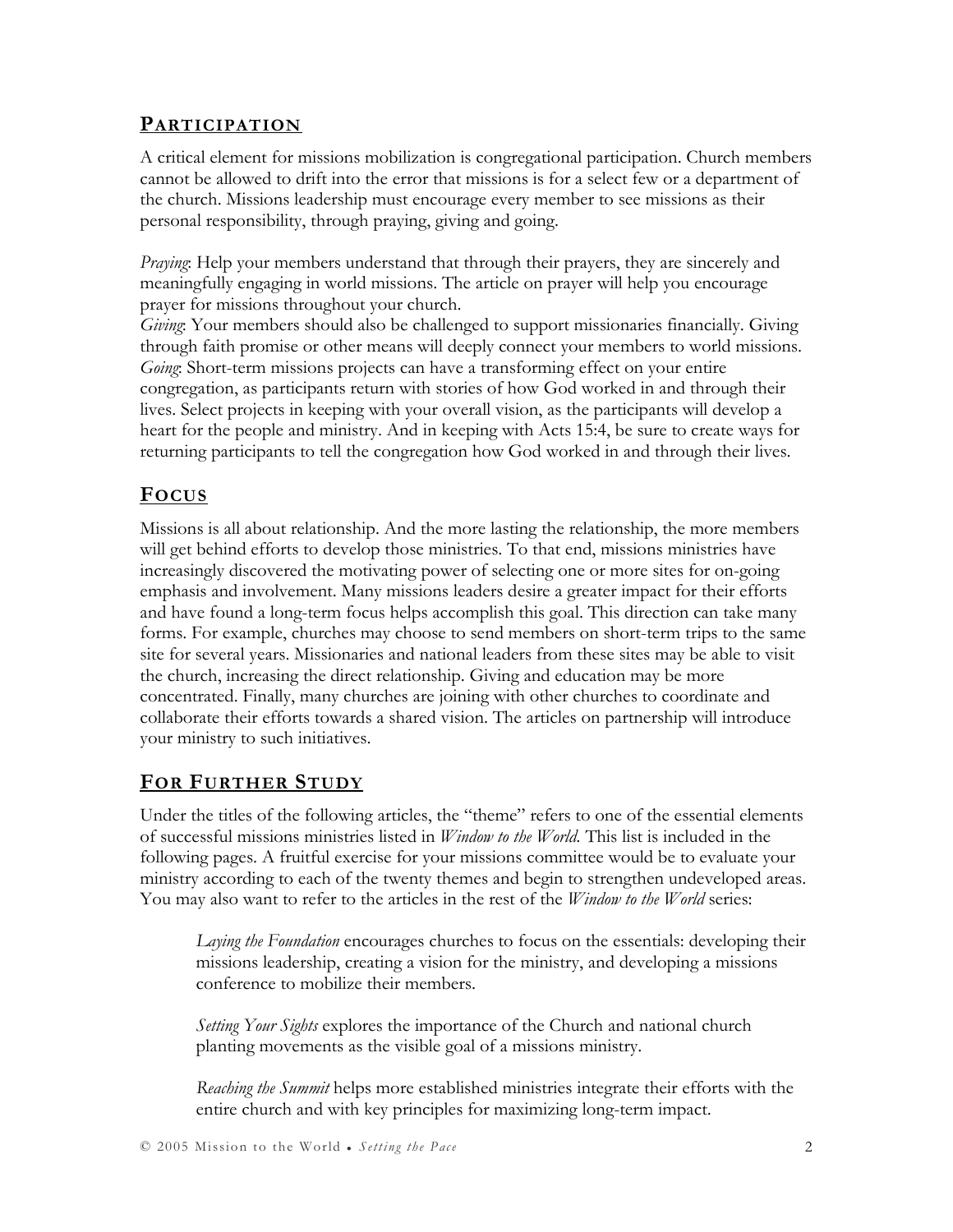## EDUCATION LEADS TO MOBILIZATION

Theme: Education

The starting point in mobilizing a church for missions is education. All Christians should be aware of the biblical imperative of cross-cultural missions, how God is working through missionaries, and what other cultures are like. The Holy Spirit uses this information to draw his people into service and support of world evangelization. The following are some of the many ways missions leaders can encourage their congregations to become more educated about the Great Commission. Using a creative variety of topics and venues throughout the year will keep missions education fresh.

#### Biblical Basis for Missions

A missions ministry that glorifies God must be biblically grounded. Further, there is no better way to capture people's hearts for missions than to show them from the Bible how passionate God is towards extending his kingdom. The article in the Laying The Foundation series entitled The Great Commission in the Scriptures or Global Missions—Our Theological Foundations that follows here are good places to begin. This material could be copied and distributed to Sunday Schools, small groups, session members, etc. or adapted for a sermon.

Mission to the World has also prepared an introductory missions curriculum called The Gracious Commission. This is a series of four interactive lessons on the biblical basis for missions, written from the perspective of grace rather than guilt or need. You can use just one or all four of the lessons in a small group or Sunday school.

#### Missionary Stories

People relate more to a person than a concept, so you will want to introduce your members to current and former missionaries. Such relationships will help them see that missionaries are just normal people, with similar struggles and weaknesses. Their stories of life and ministry in a different culture will help make missions real to your church. As you introduce your congregation to missionaries, be sure to identify those whose purpose and placement you endorse, as you are implicitly affirming their particular work by arranging a presentation.

#### Cultural Awareness

The world is a fascinating place, and every missions minded person has a God-given sense of adventure. Develop events that showcase particular cultures through a variety of senses, including visual presentations that depict people and places, meals that introduce members to local tastes and smells, and cultural objects that people can touch. Showing foreign movies is an excellent way to provide insights into other cultures. You can also promote homestay visits, where people from other countries stay in members' homes for a brief period.

#### Cross-cultural Issues

Members will be interested in hearing about issues that missionaries face in another culture, and how national Christians live out their faith. Arrange presentations on topics such as how missionaries adjust to living in a new culture, how honor and shame dominate Asian and Middle Eastern values, or how Christians are oppressed or persecuted in many countries.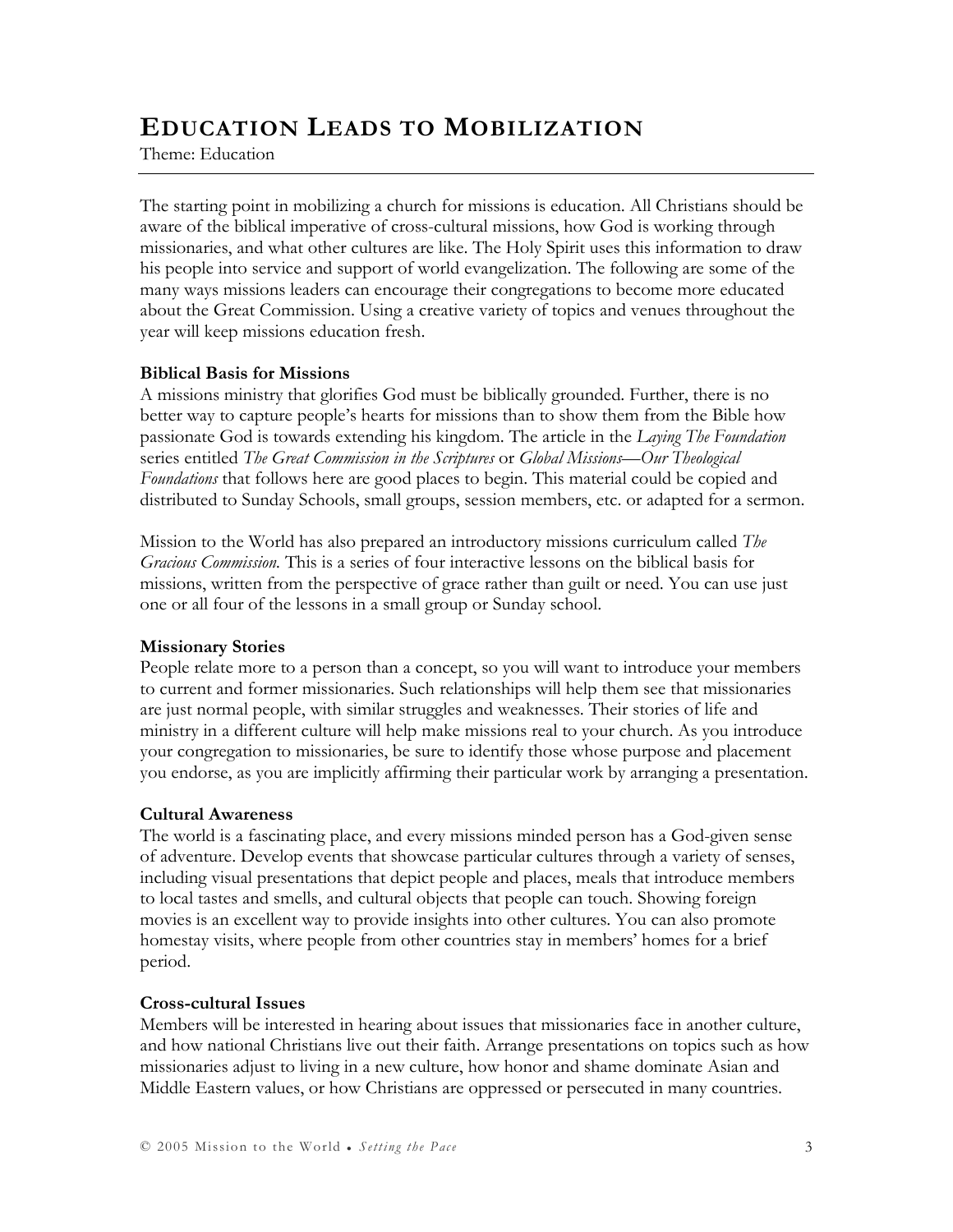#### Forums

Most successful missions ministries host an annual missions conference, with the primary purpose of educating and mobilizing the church for missions. In addition, keep missions in front of members throughout the year by arranging various forums that are smaller and/or a single meeting. Open up a home for an evening with a missionary, arrange a panel discussion on a particular topic, pray for the persecuted church in a special service, or direct members to regional missions conferences. Or arrange a "Meeting For Better Understanding" (see Muslims and Christians at the Table below for more information) with local Muslims.

#### Missions Books

The following books are some of the excellent material on missions. Make these available to your members, give them to leaders, and/or host a missions book club.

A Mind for Missions, Paul Borthwick The Call: Finding and Fulfilling the Central Purpose of Your Life, Os Guinness Cities: Missions New Frontier, Roger Greenway and Timothy Monsma Eternity in Their Hearts, Don Richardson Evangelism: Doing Justice and Preaching Grace, Harvie Conn From Jerusalem to Irian Jaya, Ruth Tucker Go and Make Disciples! An Introduction to Christian Missions, Roger Greenway The Great Omission, Robertson McQuilken He Gave Us a Valley, Helen Roseveare Hudson Taylor's Spiritual Journal, Hudson Taylor Let the Nations Be Glad, John Piper Ministering Cross-Culturally, Sherwood Lingenfelter and Marvin Mayers Ministries of Mercy: The Call of the Jericho Road, Tim Keller, 2<sup>nd</sup> Edition Missionary Methods: St. Paul's or Ours, Roland Allen Muslims and Christians at the Table, Bruce McDowell and Anees Zaka The Open Secret: An Introduction to the Theology of Mission, Lesslie Newbigin Operation World: When We Pray God Works, Patrick Johnstone and Jason Mandryk Perspectives on the World Christian Movement, A Reader, Ralph Winter and Steven Hawthorne Reaching Muslims for Christ, William Saal Serving As Senders, Neal Pirolo Shadow of the Almighty, Elisabeth Elliot Transforming Mission: Paradigm Shifts in Theology of Mission, David Bosch

*Window on the World,* Daphne Spruggett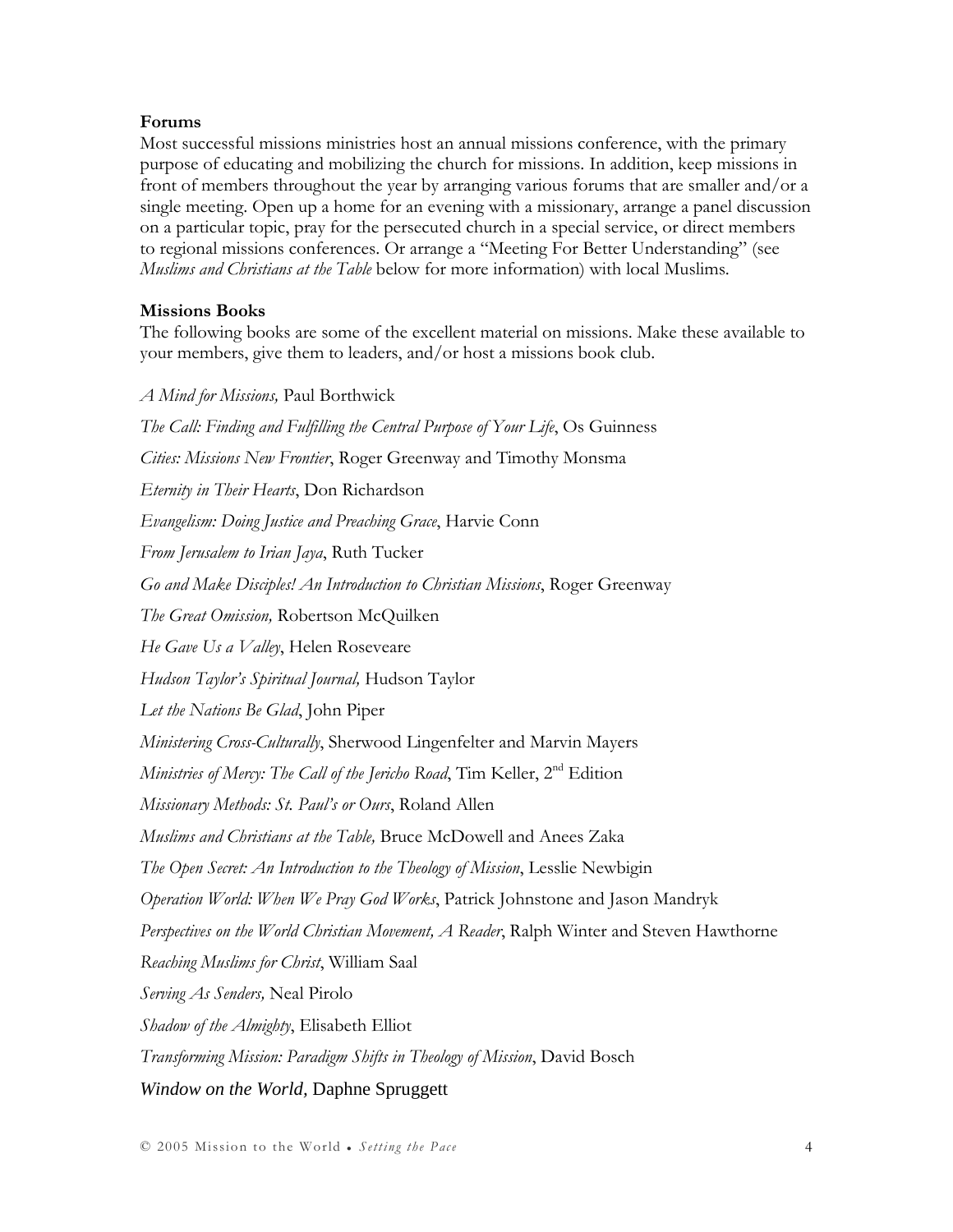## GLOBAL MISSIONS—OUR THEOLOGICAL FOUNDATIONS

Theme: Education

### DR. PAUL D. KOOISTRA

## REFORMED THEOLOGY

Mission to the World, as an arm of the Presbyterian Church in America, a confessional church, does Reformed and covenantal missions around the world. The Reformed faith, in its simplest definition, is God-centered faith. God alone is the source of all that exists and everything that exists does so for the glory of Him alone.

At the heart of what it means to be Reformed are the doctrines of grace. Central to these doctrines are the utter helplessness of man and the absolute trustworthiness of God. We should not forget that the doctrines of grace produce the virtues of the Christian life—love, humility, understanding, and compassion. By emphasizing these Christian virtues as an important aspect of what it means to be Reformed, we can develop a posture of being Reformed in theology and character in a warm and winsome way.

The great doctrine of sovereign grace, the truth that God saves men, is foundational to a theological understanding of missions. Neglect of this truth, which is found in the Scriptures and summarized in our confessional standards, cripples missions and reduces it to a human enterprise, seeking to "help" God. Missions is a divine enterprise, wherein God commands and graciously accepts the obedient participation of man. When people respond to the gospel, it is neither because of their responsiveness nor because of the obedience of the missionary; it is because God found them that they are responsive. The truth that God chooses His people, some believe, discourages missions. On the contrary, this truth is the only real ground for missions.

The Reformed faith also teaches the finitude and sinfulness of our estate. It underlines our absolute dependence on the Spirit of God to bring regeneration to those we long to see embrace Christ. Nothing is more exciting than to see someone come to faith. When God is pleased to use us as His instruments to bring about new life in His people, we are well aware of the fact that it is God's Spirit alone that can bring regeneration, repentance, and faith.

We believe that man is totally depraved, that is, that he cannot produce any spiritual life that would move him toward God. We shall, therefore, marvel far more in our own salvation, which is beyond our comprehension and is fully a gracious act from a loving God. We also understand in a deeper way that disobedience characterizes every part of a culture: politics, art, and social life as well as religious life. Total depravity underlines the importance of understanding a culture and all of its parts in order to bring the gospel to the people of that culture. We do not, however, put our faith in our strategic plans, but are open to what God will do with us and through us as His ambassadors.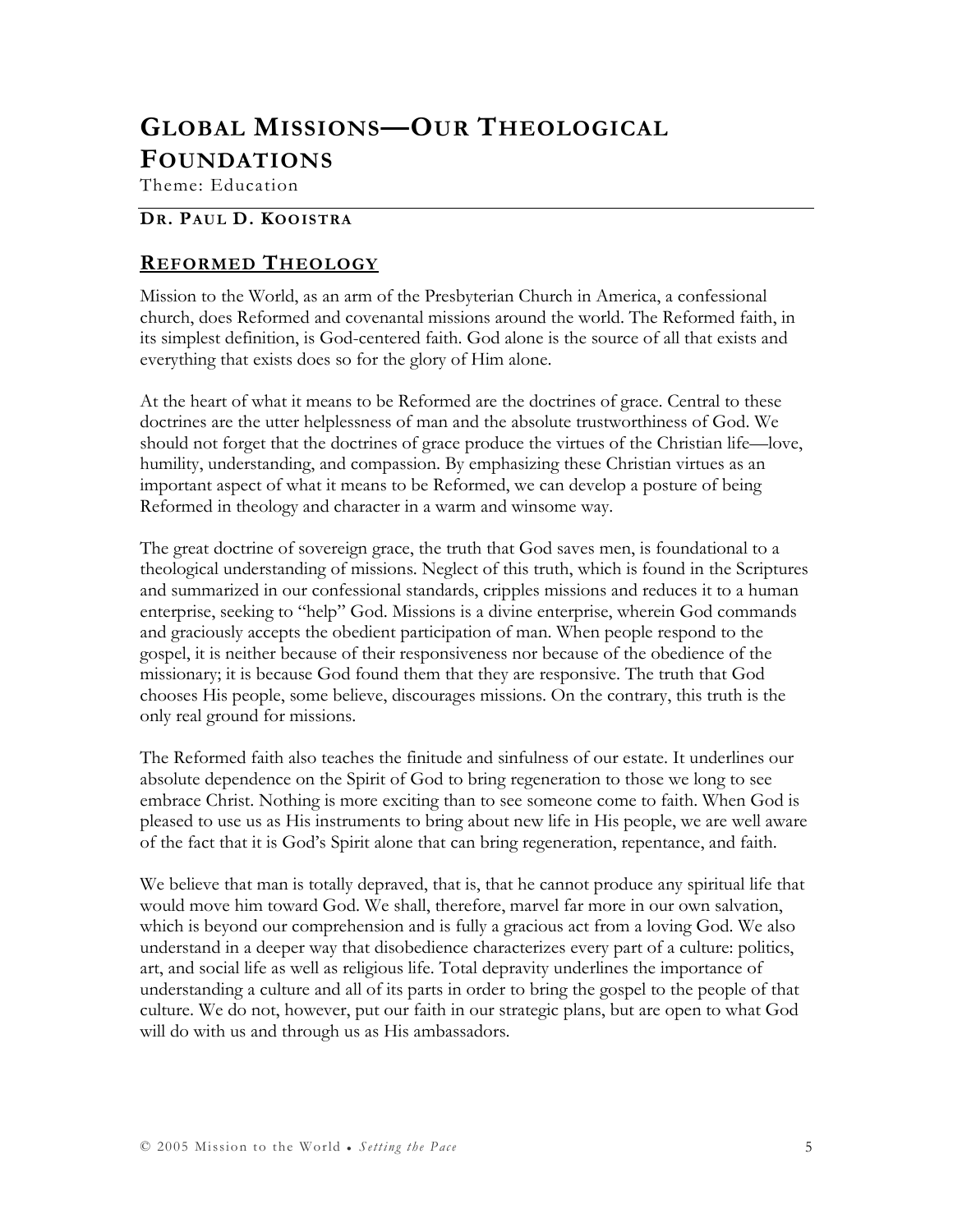We believe in unconditional election. We, therefore, look more to Christ and His gospel message for our mission activity and far less to the gifts that He has given us or to the environment in which we work.

We believe in limited atonement. We, therefore, have a far greater sense of belonging to God and believing that the One who created the universe also created us and saved us to be His kingdom instruments in this world. Rather than limiting our efforts to bring the gospel to others, acceptance of this truth compels us to scatter the seed wherever we can, believing that God has chosen His people in every tongue, tribe and nation.

We believe in irresistible grace. We do not, therefore, run from those places where missionary activity seems very difficult. God calls some to plow in concrete and others to turn fertile soil that was prepared in the past by others. Reliance on His Spirit's guidance is an antidote to our fleshly desire only to concentrate our efforts where it is easy to plant churches and where we see a large response to the gospel.

We believe in the perseverance of the saints. Our activities, therefore, have a great measure of the joy of eternity and the everlasting fellowship we share with God. We entrust those whom God has brought to faith far more into His hands and less into our programs. We do not see the Church as a fortress in which to hide, but rather a training school from which to send those whom God has brought to faith out into the world to continue His great redemptive plan.

Our commitment to Reformed theology is based on the fact that it is biblical. It is drawn from the heart of God to us, and without it there can be no lasting blessing from God. When we speak of the Reformed faith, we are talking about those truths of God and man, sin and grace, love and judgment, which find their basis in Scripture and which we as a denomination embrace in our *Westminster Confession of Faith* and its Larger and Shorter catechisms.

The effects of sin are pervasive; men and women are not only harmed by sin, they are dead in it. Many will not embrace the biblical doctrines of election, calling, and regeneration, but evidence for the complete lostness of mankind, and therefore the absolute necessity of these doctrines, is everywhere. Our emphasis is one of full conviction that the doctrines of the Reformed faith are the truest expression of biblical faith and what the world needs to hear. We shall stress a faith that grips all of life, and we shall encourage all stations in life as a sacred calling.

We will admit that there have been times when the Reformed faith has been held in an unloving and critical fashion. If we are going to build a Reformed church in the world, there must be within that movement a tolerance for diversity. We must resist going beyond Scripture and imposing our own definitions on what it means to be Reformed. We know that we do not have the final word on every issue.

Finally, the way our theology is applied and expressed is a measure of the biblicalness of its content. We hold firmly to our positions while embracing other godly men and women who disagree with us. Simply put, if the Reformed faith is biblical faith, then any theology that is not expressed in love is neither Reformed nor biblical!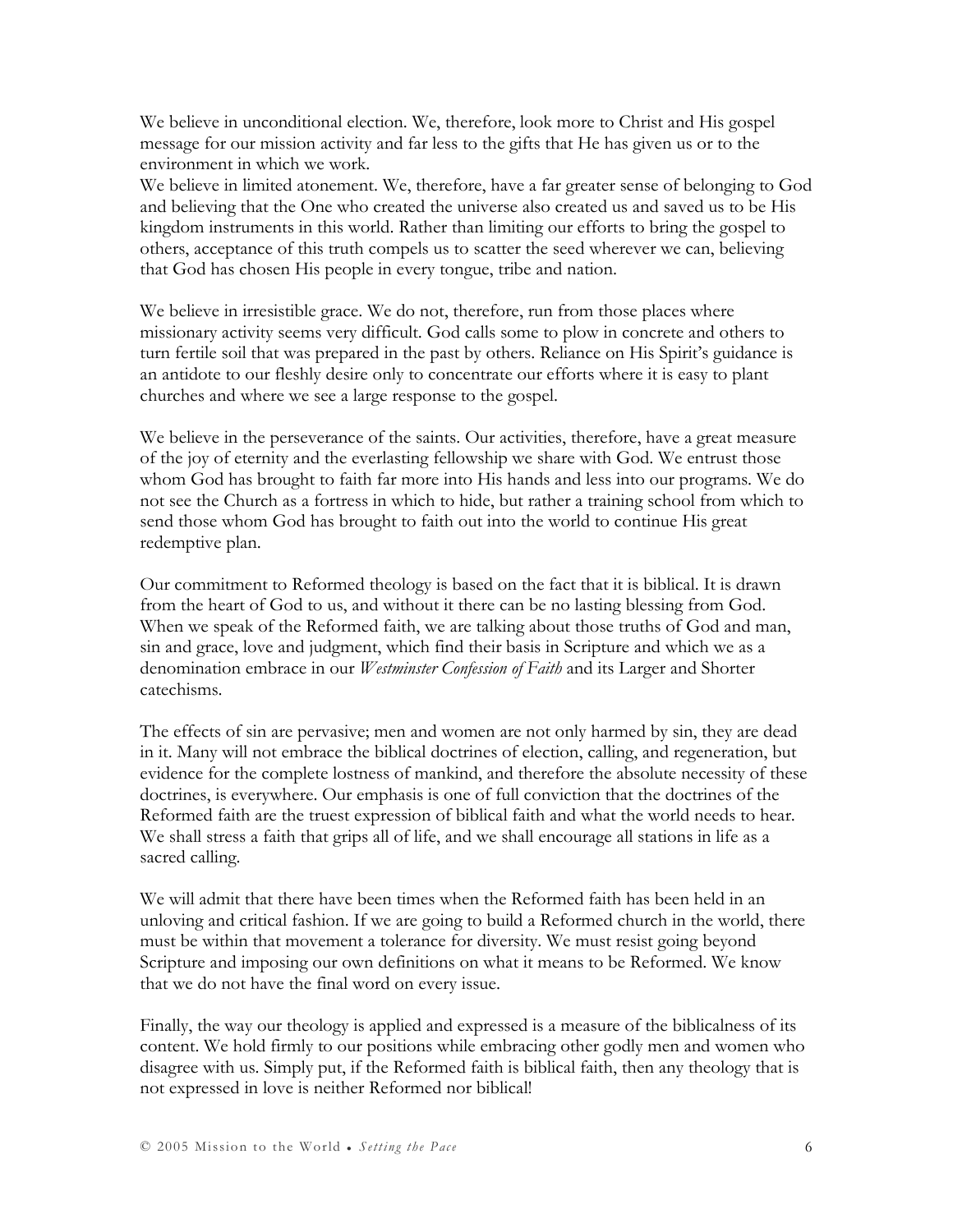## COVENANT THEOLOGY

To emphasize covenant theology is to emphasize the grace-conceived, grace-established, and grace-perfected reality of the Church and the Church's mission activity.

When God chose Israel, and therefore the Church, He did so for no reason that was conditional in or inherent in His people (Deuteronomy 7:7). The covenant established with Abraham in Genesis 15 was in all of its outward manifestations an ancient, Mideastern contract, but in fact it was not a typical transaction of that day. Only God passed through the aisle between the animals. In other words, God was saying, "I alone am making and can make this covenant with my people." If we can drink deeply from the truth of covenant theology, we shall be able to reorganize our priorities, so that the glory of God becomes the single most important passion in the life and work of the Church. The driving force of our ministry will not be a market-driven strategic plan, but rather the vision that God may be glorified among the people of all nations (Romans 1:5).

Seen from a covenant perspective, the doctrines of grace—especially election—are not viewed as a privileged position of safety from those who are lost, but rather a grace-centered relationship which empowers God's people to engage in mission service to the world. The arena of God's saving work is all of His creation. God has called His people by His covenant into a special relationship with Him in order to bring all of creation back from its broken state to its right relationship with God.

The Presbyterian Church in America, through its mission agency, Mission to the World, focuses on church planting because the Church is the corporate body that God has brought into being by His covenant. The saving work of God cannot be reduced to only a personalized salvation between God and individuals. It is within the covenant community of the Church that we experience one of the most dynamic living realities of the power of Christ. As Lord of the Church, He lives within the corporate body as Prophet, Priest, and King. He is the God-revealer, God-savior, and God-ruler over His people.

Mission activity does not end with conversion. Our goal is always the establishment of a vibrant, worshiping community, the church—a body of believers that is able to reproduce itself through mission activity of its own, and one that is able to make a life-changing impact within the lost and fallen culture in which God has placed it.

The covenant God has made with His people always has a two-fold purpose. God has called His people for worship, and that worship motivates the Church for ministry. We must avoid the temptation to focus only on nurture at the expense of ministry or vice versa. The life of the covenant community must always be balanced with the Church's responsibility for the needs of the world.

Who belongs to the covenant community of God? There is great debate on this matter within evangelical Christianity. We believe, however, that the teaching of Scripture on this matter is very clear. All who believe by faith alone on Christ for salvation, and their children, are participants in the covenant promises. We do not believe in baptismal regeneration or in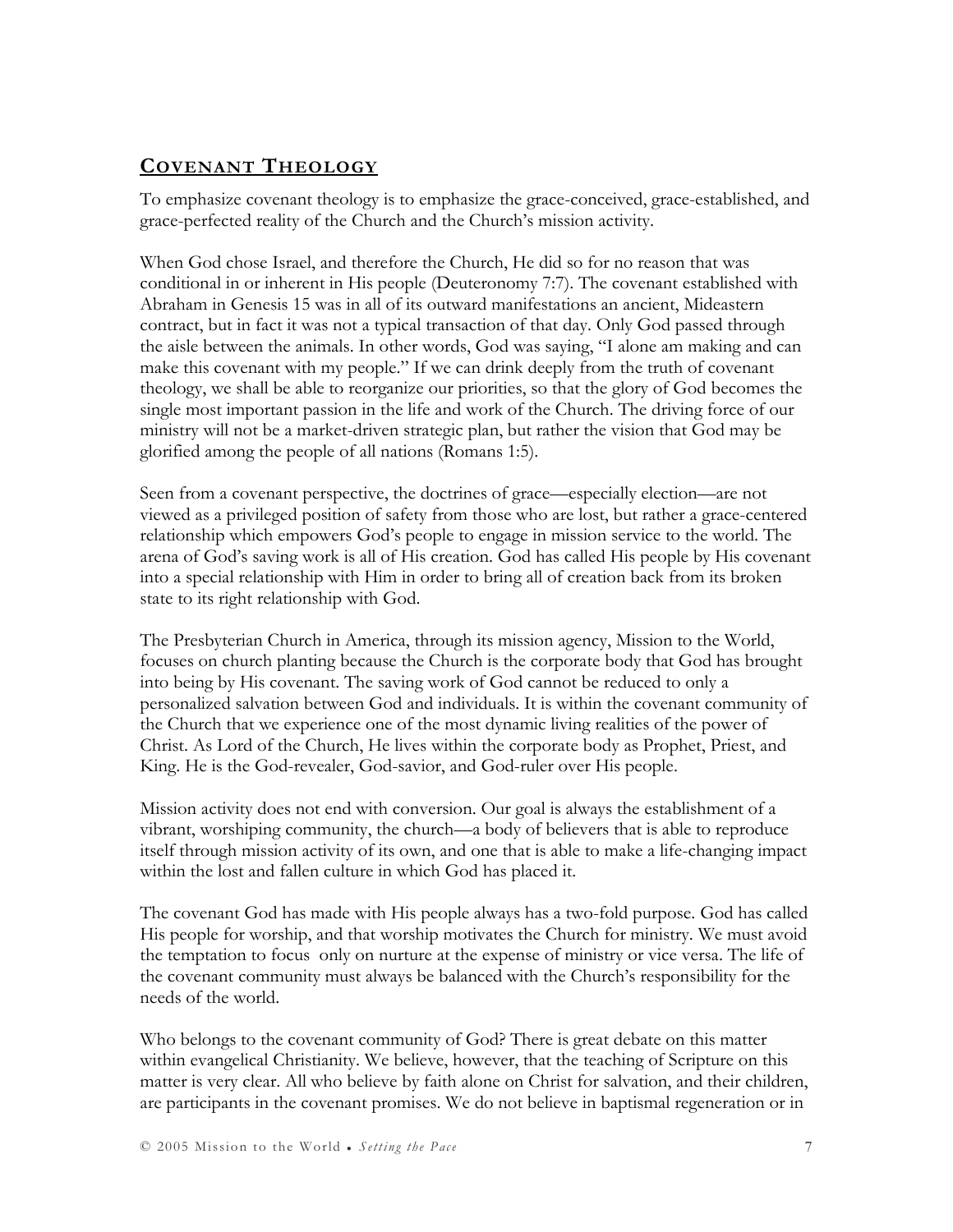presumptive regeneration. That is, we do not believe that because a child has been baptized, or because his parents are believers in Christ, the child is automatically a member of the elect of God. On the other hand, the covenant promises have always been for those who have believed and their children. This is true in the Old Testament (Genesis 17:7), and what is true in the Old Testament, we believe must be true in the New Testament. At no time does God say that He has changed the extent of the covenant, although He does tell us that He has changed the sign. To remove the covenant promises from the children of believers would be to reduce the covenant in the New Testament, when in fact the New Testament is the fullness or fulfillment of that which was first promised to Abraham.

The covenant commission of the Old Testament was that the people of God were to teach faithfully the commandments of God to their children at all times and in all experiences of life (Deuteronomy 6:6-8). The covenant commission of the New Testament is just as one would expect—an expansion or a fulfillment of the Commission in the Old Testament. The people of God are to reach out to the peoples of all nations, baptizing them into the Church and teaching them to apply the commandments of God to all of life (Matthew 28:19-20).

Dr. Paul Kooistra served as president of Covenant Theological Seminary from 1983 – 1994, and since that time has served the PCA as Coordinator of Mission to the World.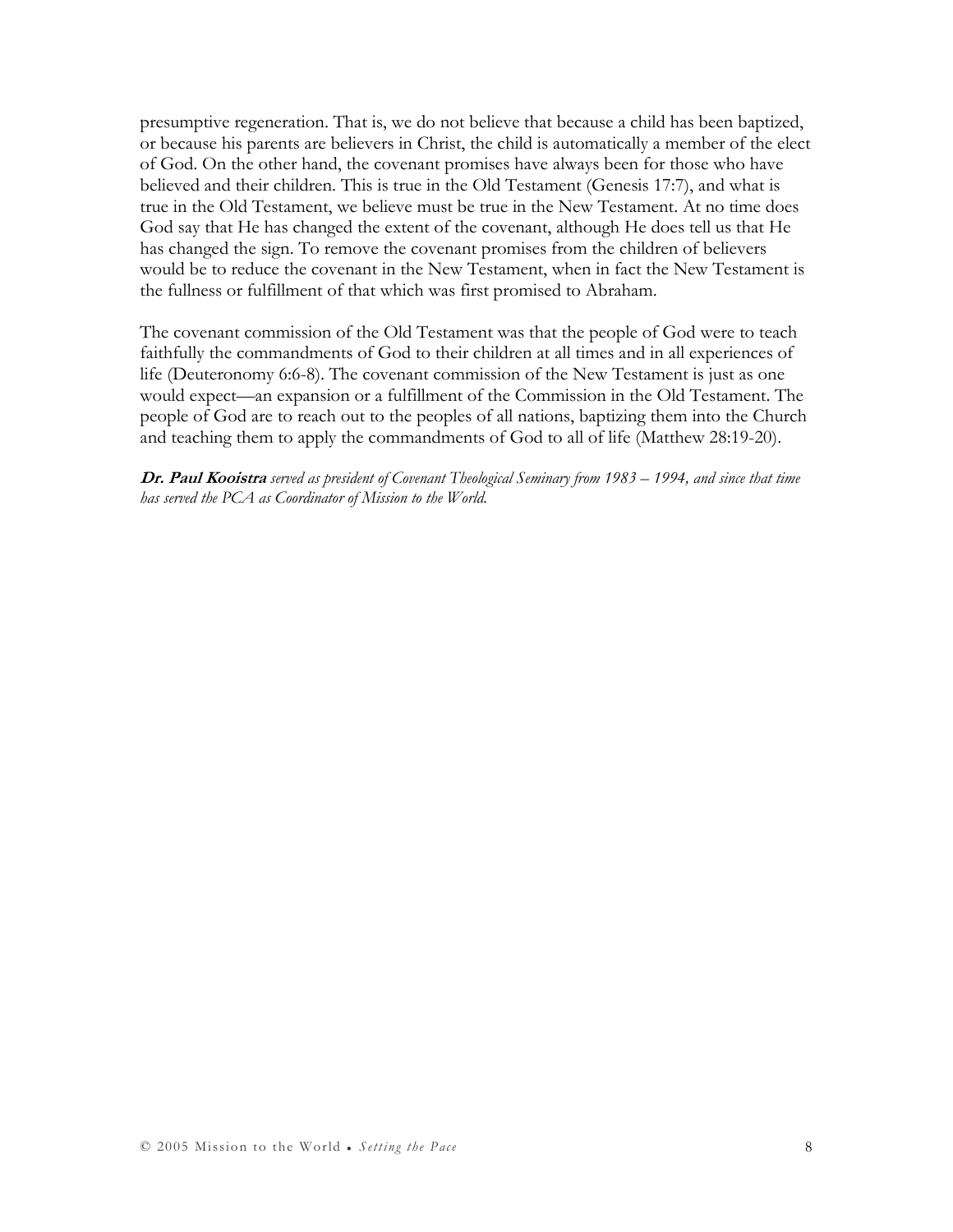## ENCOURAGING PRAYER FOR MISSIONS

Theme: Prayer

Devote yourself to prayer, being watchful and thankful. And pray for us, too, that God may open a door for our message, so that we may proclaim the mystery of Christ, for which I am in chains. Pray that I may proclaim it clearly as I should.

Colossians 4:2-4

The Apostle Paul knew how much his ministry depended on the prayer of others. He actively enlisted the prayer support of as many people as possible, confident that unless God worked, his labors were in vain. His friends knew they were a meaningful and vital part of his ministry through their prayers. In the same way, our church members can "do the work of missions" without even leaving their home, by praying on behalf of missionaries.

The following suggestions for encouraging prayer will help your members become active participants in world missions:

- 1. Model prayer. Others will see and follow your example of praying for missions as part of your regular life.
- 2. Create a prayer book or pamphlet listing all the missionaries your church supports. Include basic information about them and their ministry and general prayer goals. As you produce this material, be mindful of any security guidelines for missionaries serving in sensitive contexts.
- 3. Encourage regular prayer for missions and missionaries in the worship service. Provide worship leaders with information on the missionary and prayer requests.
- 4. Plan a church-wide prayer emphasis. These could include a month or a week of praying through a prepared guide, an all-night prayer meeting, or a 24-hour prayer time with members signing up for a 30 to 60 minute commitment.
- 5. Schedule special times of congregational prayer.
- 6. Participate in the International Day of Prayer for the Persecuted Church. More information on this worldwide event can be found at www.idop.org.
- 7. Encourage existing groups to include prayer for missions. Such groups include Sunday school classes, men's and women's ministries, youth groups, and home Bible studies.
- 8. Teach people how to pray for missionaries. The topics on the following page will help people expand their prayers. Feel free to copy and distribute them.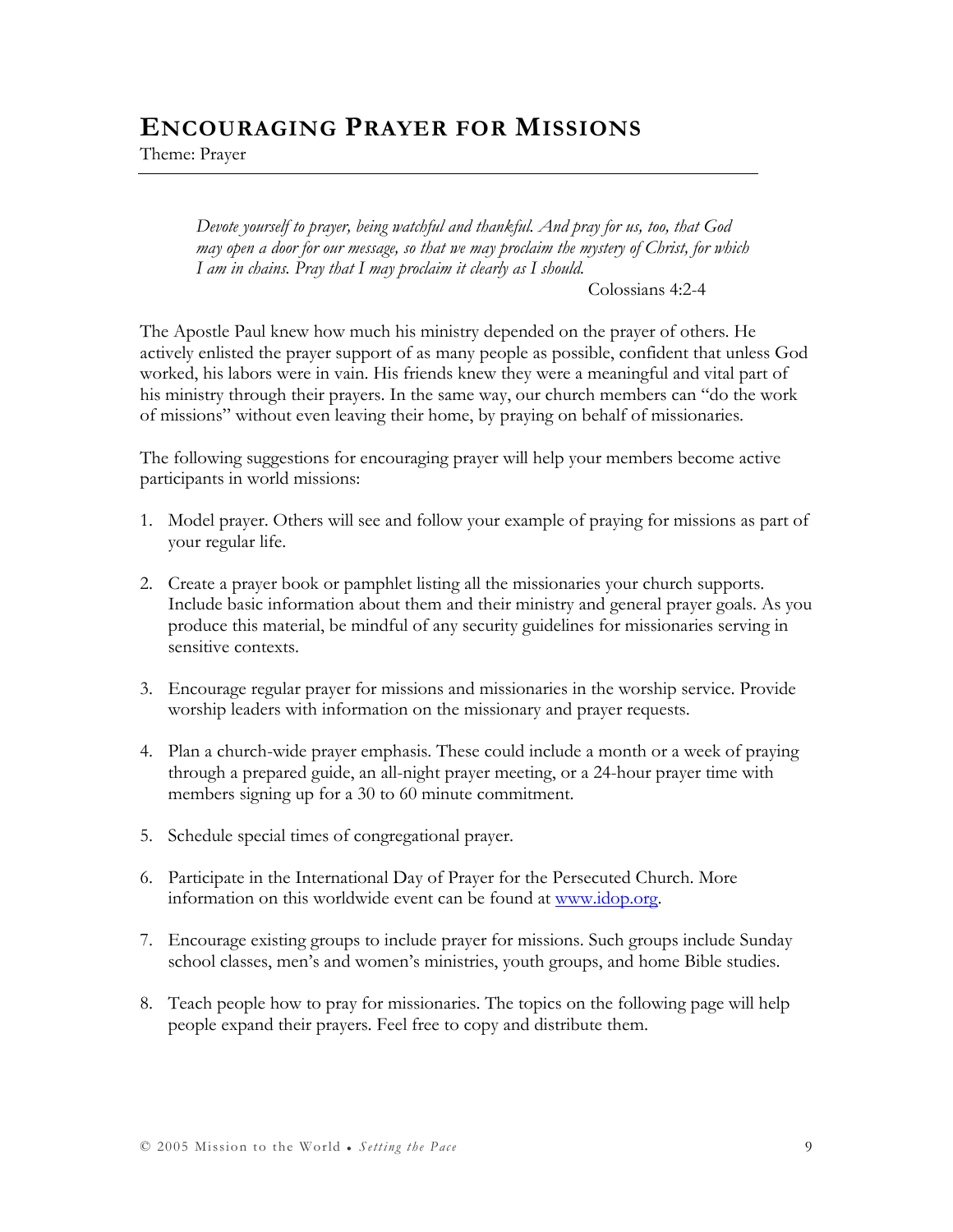#### PRAYING FOR MISSIONARIES

With this in mind, we constantly pray for you, that our God may count you worthy of his calling, and that by his power he may fulfill every good purpose of yours and every act prompted by your faith.

- 2 Thessalonians 1:11

Then he said to his disciples, "The harvest is plentiful but the workers are few. Ask the Lord of the harvest, therefore, to send out workers into his harvest field.

- Matthew 9:37,38

#### ☼ RELATIONSHIP WITH GOD

Delight in God's Word Walk in repentance, faith, and obedience Protection from flesh, world, and devil Holy Spirit renewal Greater dependence upon God in prayer

#### ☼ FAMILY

Husband and wife relationship Parents and children relationships Children's growth in grace Contentment in singleness

#### ☼ TEAM RELATIONSHIPS

Fellowship with other missionaries Relationship with leaders Humility and submission to one another Spirit of peace and unity Patience Understanding in differences God to raise up laborers

### ☼ CULTURAL UNDERSTANDING Language learning

Cross-cultural insight

#### ☼ NATIONAL PARTNERS

Growth of national church Development of leaders Relationship of church to community Safety and protection

## ☼ RELATIONSHIPS WITH NON-BELIEVERS

Depth of relationships Boldness in evangelism Words of truth and love

### ☼ PHYSICAL AND MATERIAL NEEDS Safety in travel Protection against illness

Financial support

### ☼ DAILY MINISTRY

Heart of love for all people God-given insight into other's needs Wisdom and discernment Open doors for discipleship

#### ☼ COUNTRY OF SERVICE

Political stability Currency exchange rate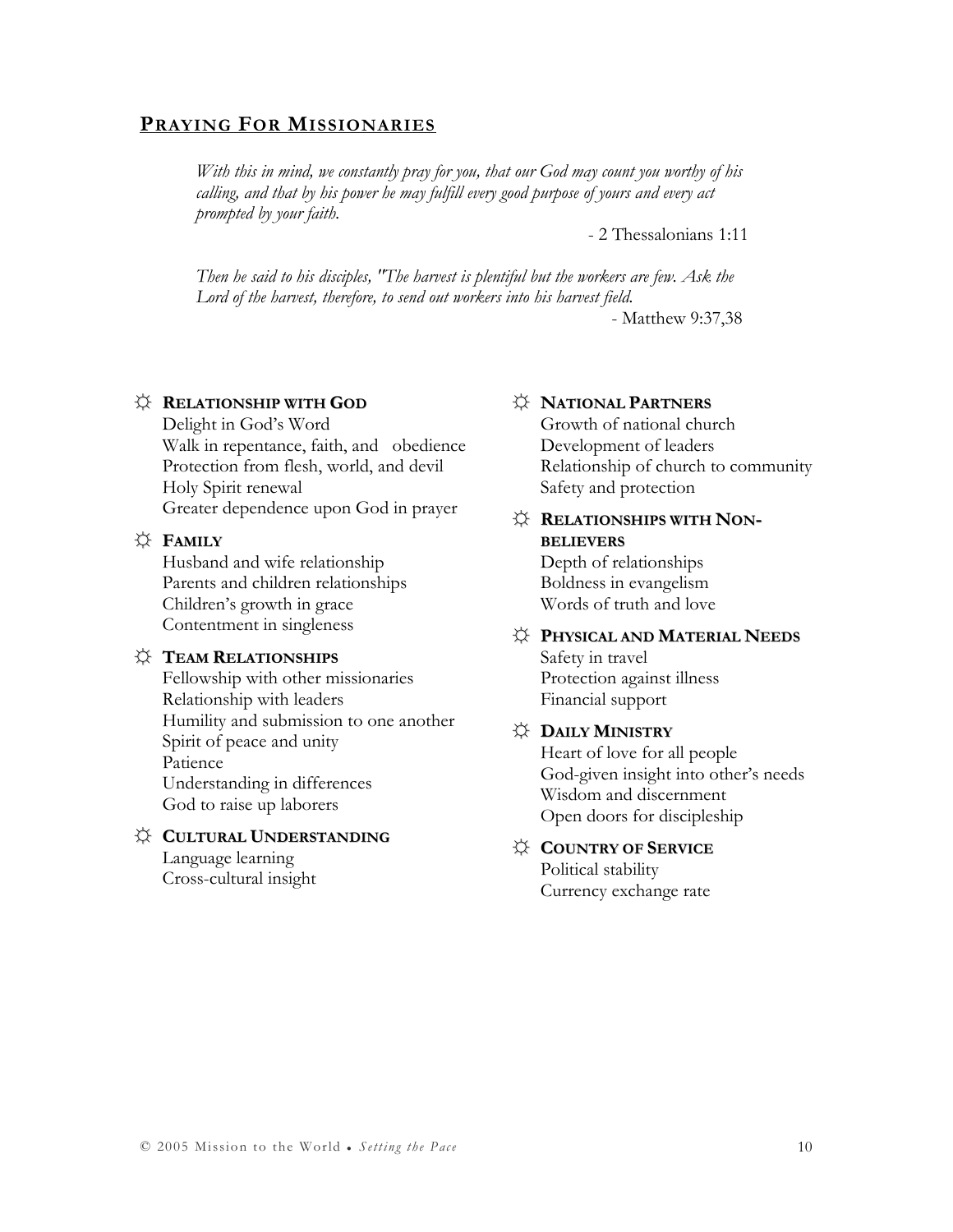## SHORT-TERM MISSIONS: BLESSING OR BOTHER?

Theme: Short Term

### REV. AND MRS. DAN IVERSON

"It's not worth the money to send short-term missionaries!" some have said. "Send career missionaries" or give it to indigenous church planters." Others have said, "Send only those who are fully trained and committed for the long haul."

We hear these concerns. However, as MTW church-planting missionaries working with many two-week and two-year short-term missionaries, we could not be more enthusiastic about their role in kingdom advancement. Sure, there is a cost—to the career team receiving them, to the ones coming, and to the sending church. But the great benefits to the ministry, to the receiving team, to the sending church, and to the short-term missionary himself far outweigh the cost.

## A GREAT BLESSING TO THE MINISTRY

From the beginning of our Japan ministry, one- and two-year missionaries have been helping us throw wide the evangelistic net, making hundreds of contacts through our English school, hospitality, concerts, and college ministry. They have also been the workhorses on the field, carrying strategic support roles in finances and in teaching missionary children. Short-term teams have helped us in broad sowing of the gospel and making new contacts through everything from concerts to English, sports, fun, and friendship. As Mr. Seima Aoyagi, our team's director for the Chiba college ministry, has said: "Since Japanese students love to meet and talk to Americans, the short-term missionaries and teams bring us many, many contacts that we Japanese staff could never gather ourselves. They also model a commitment to Christ and His ministry that impacts the new Christian students deeply."

#### From darkness to light through short-term workers

Mr. Katsuya Shina came to learn English, but instead got the gospel from MTW two-year worker Dave. Katsuya had never been to church in his life, like most Japanese people. He says, "I endured the Bible time for several years at the end of each English class, studying it as literature." But God's Word did not return void in Katsuya's life. He testifies now with great thanksgiving how God used Dave's love, hospitality, and witness to bring him to Christ. Katsuya now leads worship at one church plant. And Dave went on to seminary. He is now the MTW team leader in Thailand.

#### Follow-up by email: Hudson Taylor could have never imagined!

"I am so thankful for Bart and Judy from Orlando," says Mrs. Harumi Soneda, who came to Christ through our team. "They came on a two-week mission trip, and did a 'home-stay' at our house. I was the only Christian in my family then, but they showed such warmth and love to my husband, my two college daughters, and to me. They invited my daughters to visit them in America the next year. While there, God really opened the eyes of my older daughter, Yoriko, to the gospel through Bart and Judy and the love they experienced at Orangewood Church." Harumi tells with great joy how Yoriko came back to Japan eager to study the Bible. For months, Yoriko emailed questions about the gospel to Bart and Judy in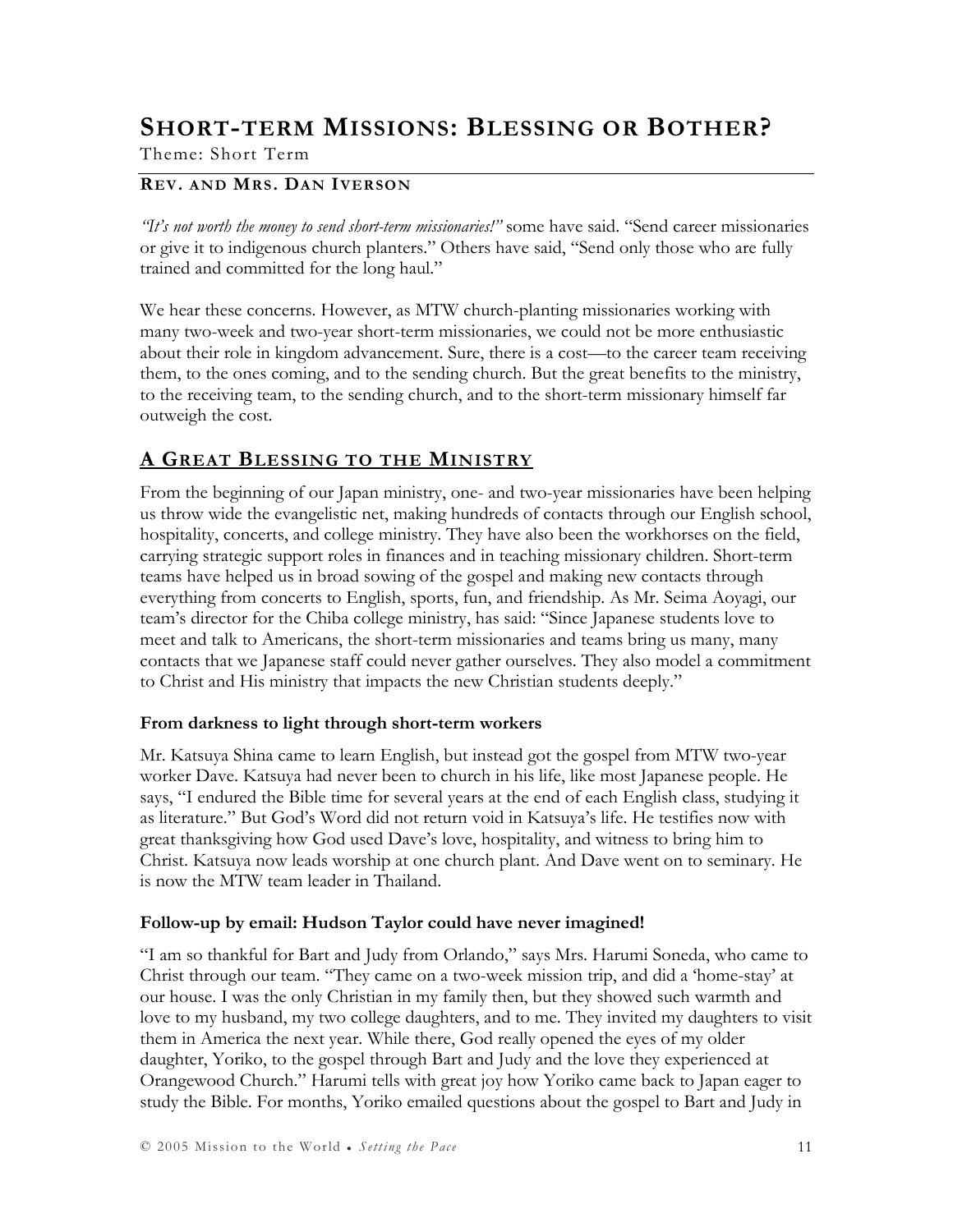Florida, and they sent answers bathed in prayer. She joined a Japanese Bible study, began coming to worship, and professed faith some months later. These are Yoriko's words to Bart and Judy:

God heard your prayers. Thank you so much. I am very, very thankful….My confirmation to live with Him is getting stronger each day. Isn't it great!? He is really working in me. It is so thankful. I know now that He is with me throughout my life (and even more), no matter what happens and no matter what I do....I just wanted share this joy with you two. I cannot wait to see you in June!! YORIKO

By the way, Bart and Judy were reluctant ten-day missionaries, "dragged" to Japan the first time. Half way through the trip, God gave them a heart for missions as they saw the false worship in the Buddhist temples, and so many towns with no church of any kind. They now bring a team every year to help share the gospel. They are passionate mobilizers of people, money, and prayer, all because of that first ten-day trip.

### Out of the mouths of babes—or sixteen-year-olds!

Who would have ever imagined, in this culture where age is so highly venerated, that the life of a sixteen-year-old short-term worker would model the believer's use of the means of grace for a late-forties Japanese believer? Toshiko, the first believer in our team's history, was three years into her new faith when 16-year-old Laura came to do a two-week home-stay toward the end of her year in Japan. Toshiko had already observed from a distance the maturity and wisdom of this covenant child. She saw "up close and personal" Laura's daily walk with Christ that including prayer, undivided time in God's Word, and uncompromising commitment to make worship joyfully central to her week. Toshiko began to experience the joy and value of appropriating those same means of grace in her own life, and she continues to walk with Christ, mentoring others in the disciplines of grace.

## SHORT-TERM MISSIONS RAISES UP CAREER MISSIONARIES

Eighteen-year-old Judith was our first short-term missionary 13 years ago. Right out of high school, Judith helped home-school our children while Carol met with Japanese ladies. As she also did outreach with Japanese high school girls and helped Dan with team administrative chores, Judith developed a heart for Japan. During college she managed the team's prayer mobilization ministry. She returned to Japan after college for two years, stayed for three, and now is back as a proven, able career missionary with a passion to reach Japan—and with great language ability since she started young!

#### Two-week to two-year to long-term (and a sprinkling of romance)

- Daniel came to Japan for a year, came back for two more to teach missionary children, and later to help run our team's English outreach ministry to 300 non-Christian Japanese. He married Mako, one of our first Japanese church members, and recently graduated from seminary.
- Robert came for a year at Daniel's invitation to teach our team's missionary children, stayed for two years, and now is long-term.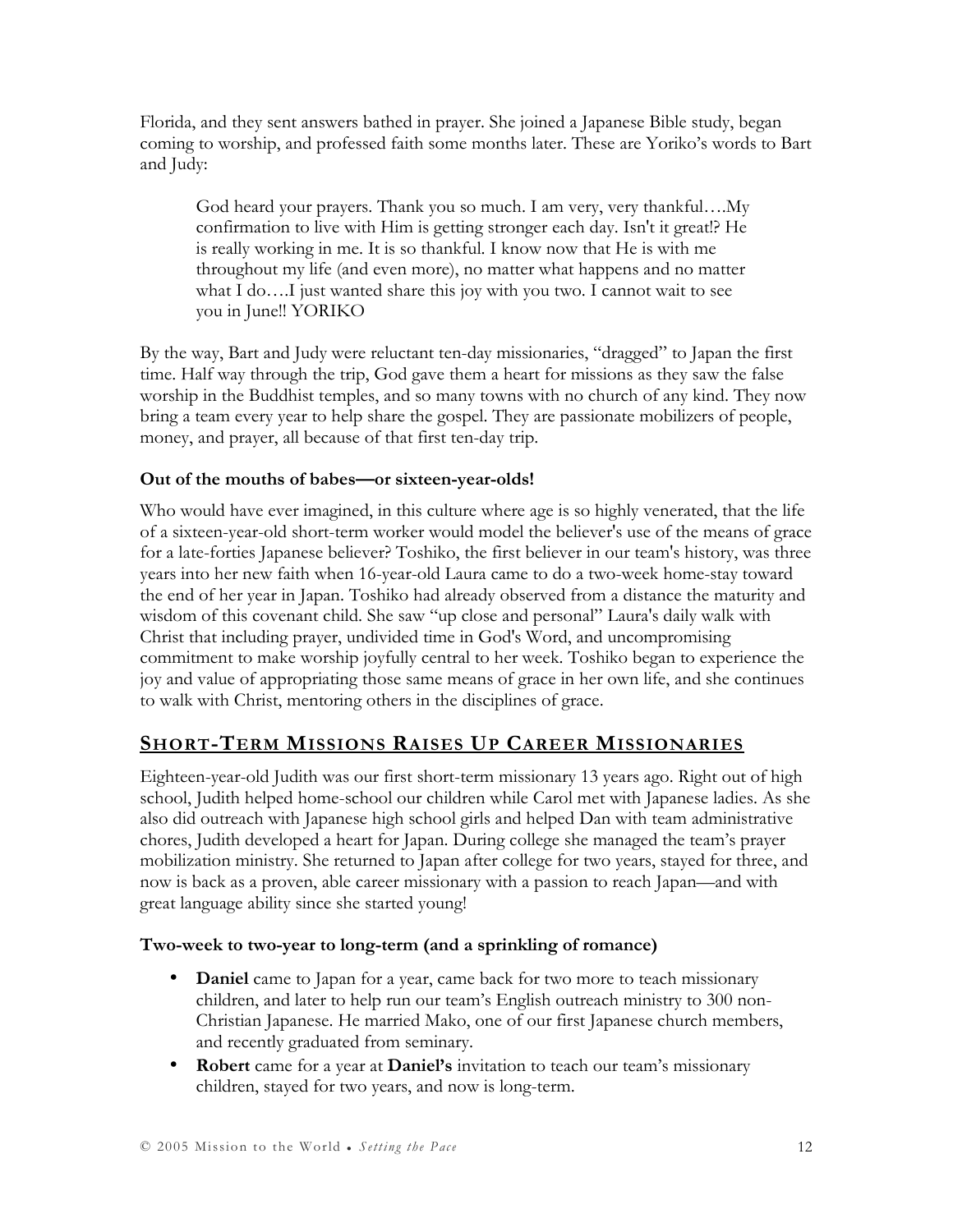- Lisa came for ten days with **Bart and Judy** on their second trip, came back two months later for two years to teach MKs, and is now married to Robert. They have a child and now serve together as long-term missionaries.
- Roberta came on a short-term trip for ten days, came back for two years, but stayed for three. She ran the team finances as the church-planting budget grew by more than 25% every year, and did evangelism through our English outreach ministry. She is now in her second term as a career missionary.
- Sally came to Japan for a summer, returned for a year with another mission, and now is a second-term MTW team member.
- Craig and Ree came for a summer, then back for two years, but stayed for three. They are now serving long-term with Rev. Hirohashi in the Makuhari church plant, and Craig serves as our assistant team leader.
- Jon came for a summer, returned for two years of college ministry, and now is raising support for long-term in order to start our MTW college ministry on another campus.
- Anne Marie joined our team for a year at age 66 and stayed four years.

There just isn't space to tell all the stories and their impact for the gospel in Japan. Investment in short-term workers is an investment in long-term kingdom work because many return to the field and the others return to their home churches aflame with a mission vision.

## STRENGTHENS THE MISSIONS VISION OF THE SENDING CHURCH

America may be spiritually needy, but it is one of the most gospel-rich countries on earth. So many who serve short-term with our team are gripped by the lostness of Japan and become passionate mobilizers of prayer, finances, and new workers for the harvest.

### Short-term trips mobilize prayer

One short-term team came to help with pre-church plant outreach activities in a new Tokyo suburb with no church of any kind. The team was a great help, and we made many new friends and contacts through the special music, English, and outreach events. The team was especially impacted through their participation in our team's monthly four-hour concert of prayer in which we plead with God to pour out His Spirit, "…that the desert (of Japan) would become a fertile field, and the fertile field a forest" (Isa. 32:15). We told them about other teams that had gone back to the USA with a new vision to pray, and challenged them to do the same. God worked in their hearts. For several years they have gathered monthly to pray for an hour for our team and for Japan. We have seen this over and over again as God uses the two-week or two-year experience to mobilize fervent, informed prayer for kingdom advancement.

## GREAT SPIRITUAL BENEFIT TO THE MISSIONARIES' FAMILIES

We are eternally grateful for the friendship and blessing that so many short-term missionaries have brought to us. We are especially thankful for the impact on our children.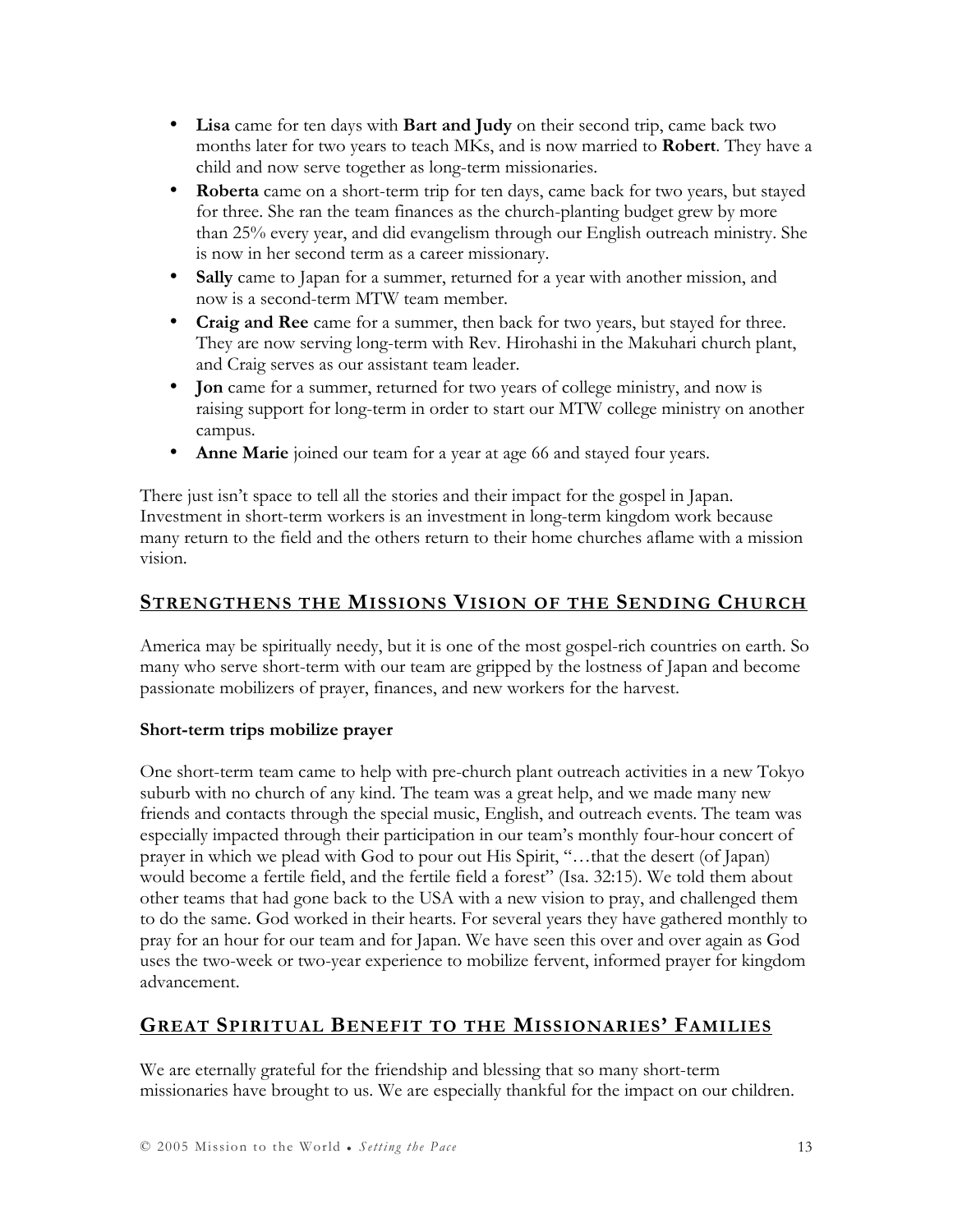Raising children on the mission field has been a great blessing. Much of that blessing has come from God via these precious short-term partners in ministry. Often in their late teens or in their twenties, the short-term workers have loved our children and been godly models who were also "cooler" than dad and mom. They talked to them of Christ, ministry, and purity. They have given much to our children.

## THE COST OF SHORT-TERM MISSIONS

#### Worker bees that take more work?

The cost of short-term missions is much greater than dollars and cents. The sending church, the short-term missionary, and the receiving team each expend time, energy, and effort, and have expectations and commitments to one another. Our needs encompass the physical, emotional/mental, and spiritual "whole people" we are. It goes without saying that smooth transition into another culture requires tremendous logistical help, as well as training, ongoing spiritual stimulation, and consistent emotional and mental encouragement. This adjustment period and the more important continuing nurture takes varying amounts of patience, energy, and time on the expatriate members' part. Our experience, overall, has been well worth any investment that's been made! The amount of kingdom fruit may only be known in eternity. But we would be dishonest if we stopped here. There have been cases where the cost to our team has outweighed the benefit of the worker, sadly necessitating their being sent back earlier than expected. There have been times when their needs have far exceeded our capacities, or where we, as a team, have failed to give the necessary time and energy to these brothers and sisters because of ever-increasing ministry demands. Those times have stretched us to develop greater dependence on Christ, as well as to model for the new Japanese believers the power of the gospel in broken lives.

## THE ONGOING BENEFIT OF SHORT-TERM MISSION TRIPS

It has been said that World War II was the greatest short-term missions trip in Church history. Thousands of soldiers, sailors, and Marines returned to the places they had gone on their "short-term trip," armed the second time as long-term workers with the sword of the Spirit. They led a great wave of new mission efforts to the end that God be worshiped in every tongue and tribe.

The growing wave today of short-term missions zeal will certainly have even more impact on the world as tens of thousands of short-termers fan out in missions service around the world. They help move the work forward, doing frontline evangelism and discipleship, serving in support roles behind the scenes, and teaching missionary children. God often does much *through* them, but even more to them through the struggles and blessings they experience. God often uses the experience to call many of them to return long-term in the places where they served short-term. And God sends most back to their homes deeply affected by what they experienced, much more ready in heart and head than most other Christians to mobilize the Church to pray, give, and partner with the work on the field.

Rev. Dan Iverson and his wife Carol are MTW long-term missionaries to Japan, having served more than twelve years. Dan serves as team leader for the Chiba/Tokyo church-planting team.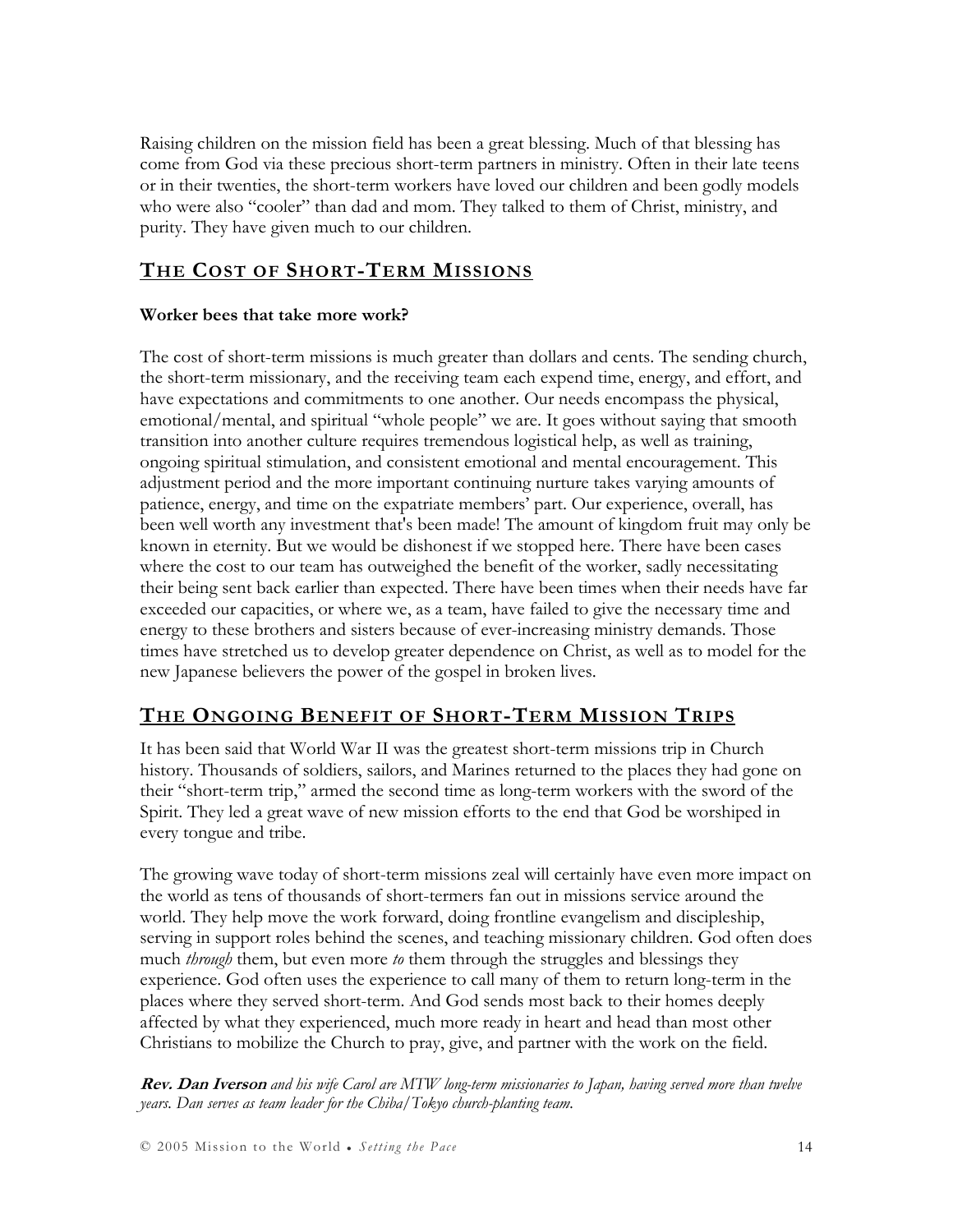## FAITH PROMISE GIVING

Theme: Giving

The grace of giving is one of the most amazing blessings of the Christian life. Throughout both the Old and New Testaments, God reveals that He intends His redeemed people those bought by the blood of Christ—to be the channel for His gospel to be extended to all the nations of the earth.

How, then can they call on the one they have not believed in? And how can they believe in the one of whom they have not heard? And how can they hear without someone preaching to them? And how can they preach unless they are sent? As it is written, "How beautiful are the feet of those who bring good news."

- Romans 10:14-15

It is both the privilege and the duty of the Christian to send missionaries by way of generous financial gifts. In ways beyond all human understanding of logic or of math, God takes our gifts, multiplies them, uses them, and repays the giver with blessing. As a spirit of selfless generosity is a mark of a healthy Christian, so the practice of collective benevolence is indicative of a vital church. The adage, "Show me your wallet and I'll show you your heart," is as applicable to the church as a whole as it is to the individual.

Funds designated for world missions are called by a variety of terms, the most commonlyused being Faith Promise. However, the nomenclature used is far less important than the fact that these gifts flow from the hearts of God's people through the local congregations and denomination to the various ministries around the globe.

## WHAT IS FAITH PROMISE GIVING?

1) A method of giving which grows out of first giving ourselves to the Lord and then to His servants. "They gave themselves first to the Lord and then to us in keeping with God's will" (2 Corinthians 8:5).

2) A method which encourages voluntary, purposeful giving. "Each man should give what he has decided in his heart to give, not reluctantly or under compulsion, for God loves a cheerful giver" (2 Corinthians 9:7).

3) A method which encourages generous, sacrificial giving. "We want you to know about the grace of God that has been given to the Macedonian churches. Out of their most severe trial, their overflowing joy and their extreme poverty welled up in rich generosity. For I testify that they gave as much as they were able, and even beyond their ability" (2 Corinthians 8:1-3). "Remember this: Whoever sows sparingly will also reap sparingly, and whoever sows generously will also reap generously" (2 Corinthians 9:6).

4) A method in which we trust God to provide our material needs and to give us spiritual blessings. "And God is able to make all grace abound to you, so that in all things at all times, having all you need, you will abound in every good work" (2 Corinthians 9:8). "And my God will meet all your needs according to his glorious riches in Christ Jesus"(Philippians 4:19).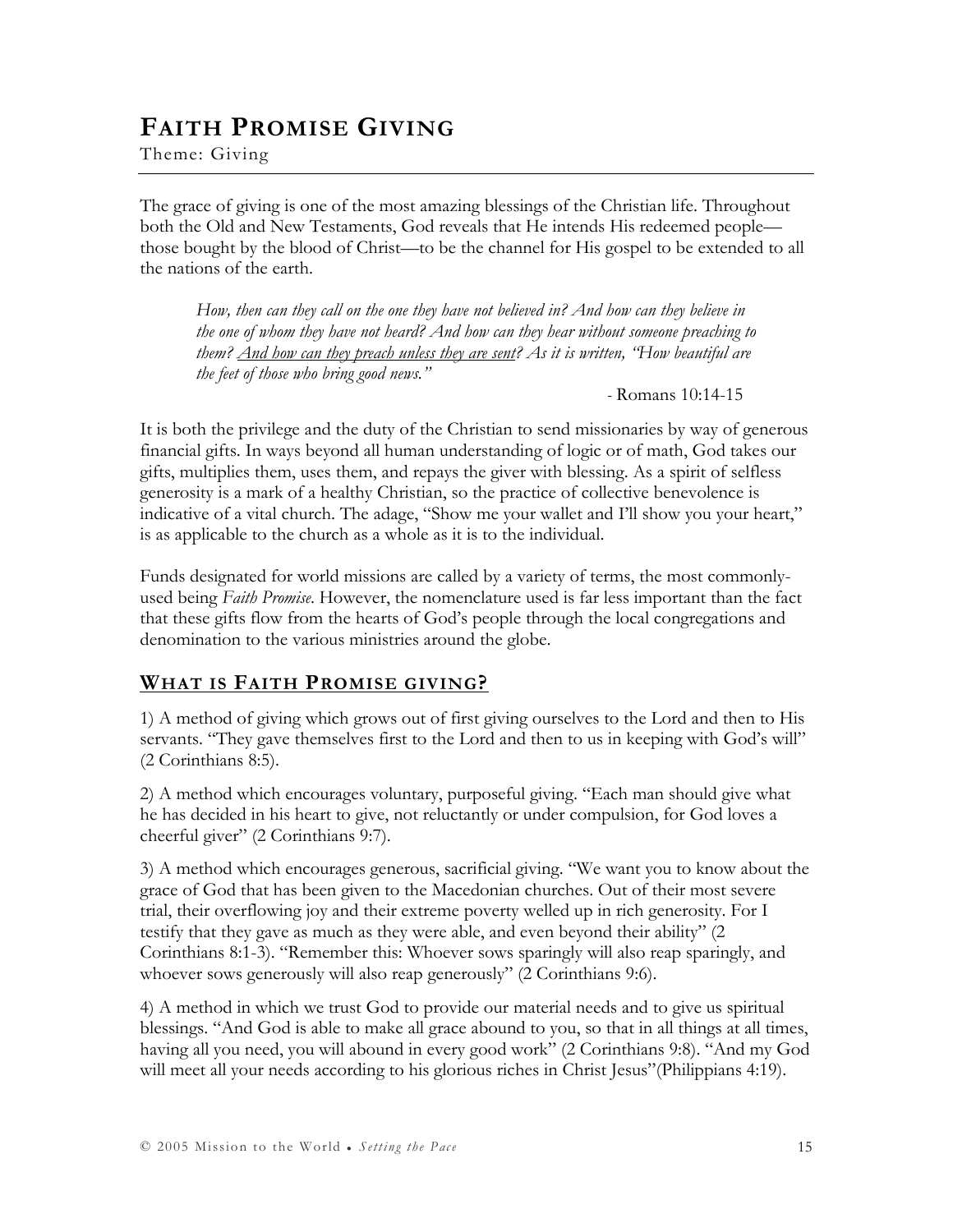## PUTTING IT INTO PRACTICE

#### How can Faith Promise giving be implemented in a church which presently gives a percentage of its general budget to missions?

#### Plan for a transition

- Consider bringing someone in to explain Faith Promise and answer concerns
- Begin with the pastor/missions leader
- Make a list of key people
- Informally meet with key decision makers (missions leaders, finance/administrative leaders, influential members)
- Meet with elders and deacons

#### Important ingredients in bringing change

- 1. Information
- 2. Discussion
- 3. Making a decision
- 4. Creating a plan for how to implement over a period of time

## A FAITH PROMISE CHALLENGE

If we ignore the privilege and joy of giving, who is hurt?

Remember this: "Whoever sows sparingly will also reap sparingly, and whoever sows generously will also reap generously" (2 Corinthians 9:6).

During the Roaring Twenties a man named Arthur Berry became quite notorious as a jewel thief—and a good one. He only stole from the rich and famous, and it became a mark of prestige to have been hit by Mr. Berry. Eventually he was apprehended, shot three times in a gun battle with police, and sentenced to 18 years in prison.

After his release, reporters were clamoring to interview him. One insightful young man inquired, "Mr. Berry, you robbed an awful lot of wealthy people in your life as a jewel thief. From whom did you steal the most?"

Without a moment's hesitation Berry replied, "The man from whom I stole the *most* was Arthur Berry."

When we fall down in our stewardship, some say we are stealing from God. God, however, doesn't need our money. Others indicate that Christian work will be handicapped, but God cannot and does not fail. When we fail in our giving, we rob *ourselves* of the privilege, the joy and the blessing that come to those who "excel in the grace of giving" (2 Corinthians 8:7).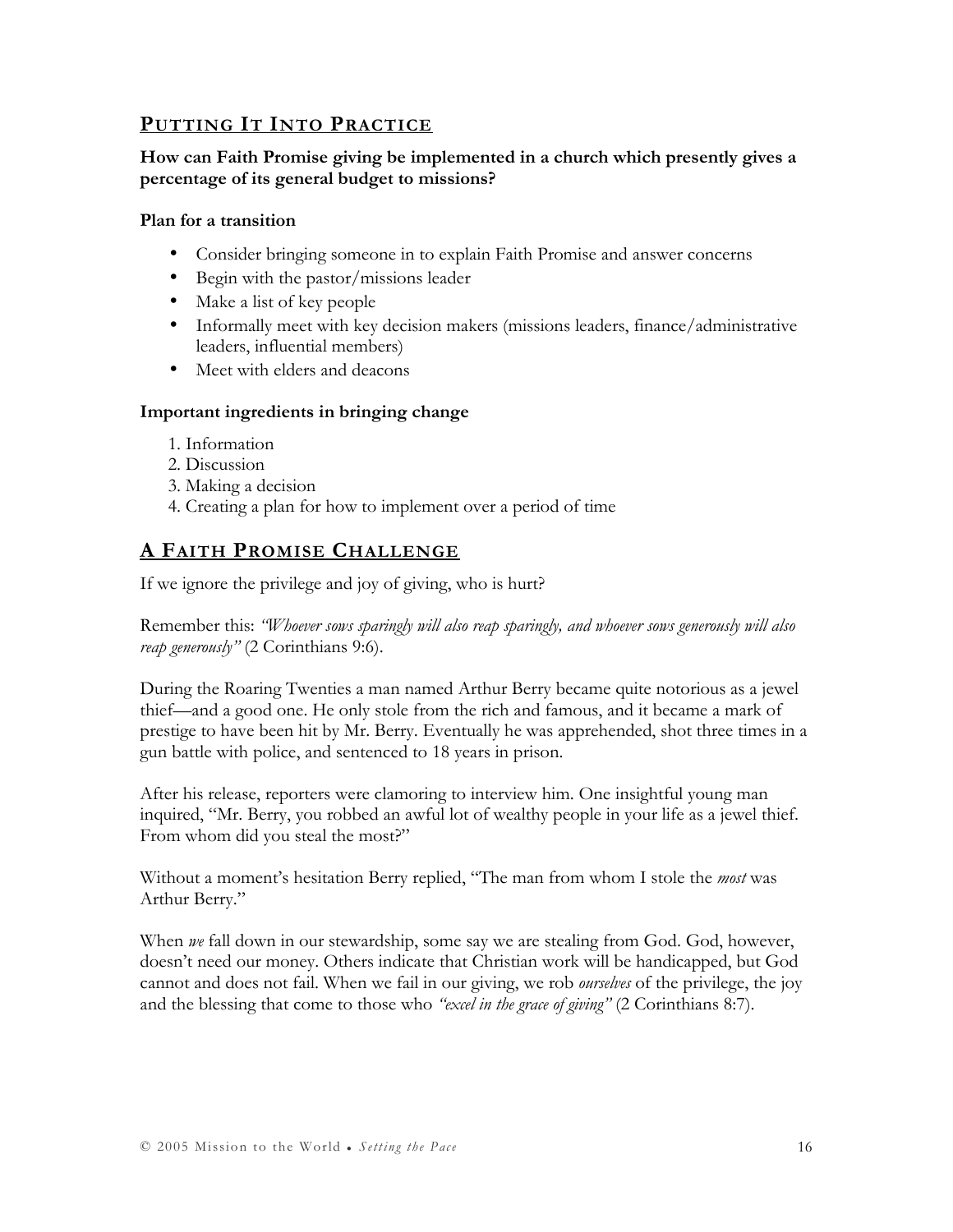## FAITH PROMISE GIVING FOR YOUR CONGREGATION

#### Where does the money come from?

Here are three possible sources to consider for Faith Promise:

#### 1) Change your spending priorities

Look at your expenditures and ask, "What am I willing to give up, or sacrifice, so that the Good News can be proclaimed and churches planted?" This reordering of priorities is likely to pinch, but it is fully biblical. The Macedonian Christians gave out of their poverty and beyond their ability.

#### 2) Be creative

You might make an investment and dedicate all the proceeds to Faith Promise. You might take on a second job for a few hours, a week or month. You might use carpool income. You might make and sell crafts. The point is that if giving for missions becomes a priority, you can think creatively of ways to have more money available for the purpose.

#### 3) Through serendipity income

Many of us receive income we didn't really expect throughout the year. It may come in the form of gifts, overtime, an investment that pays off beyond expectations, an inheritance or a tax refund. This extra income could be committed, all or in part, to missions. Instead of using it to buy something for ourselves, we commit to giving it so that we may make Christ known.

## HOW DO I DO IT?

- Pray about your desire to give more to the support of missions.
- Determine what you would like to do for the Lord in the next year in support of missions, and indicate that intention by filling out a Faith Promise card.
- Give not to a particular missionary, but to the work of missionaries, looking to the missions team to give leadership in your support of missions and church planters.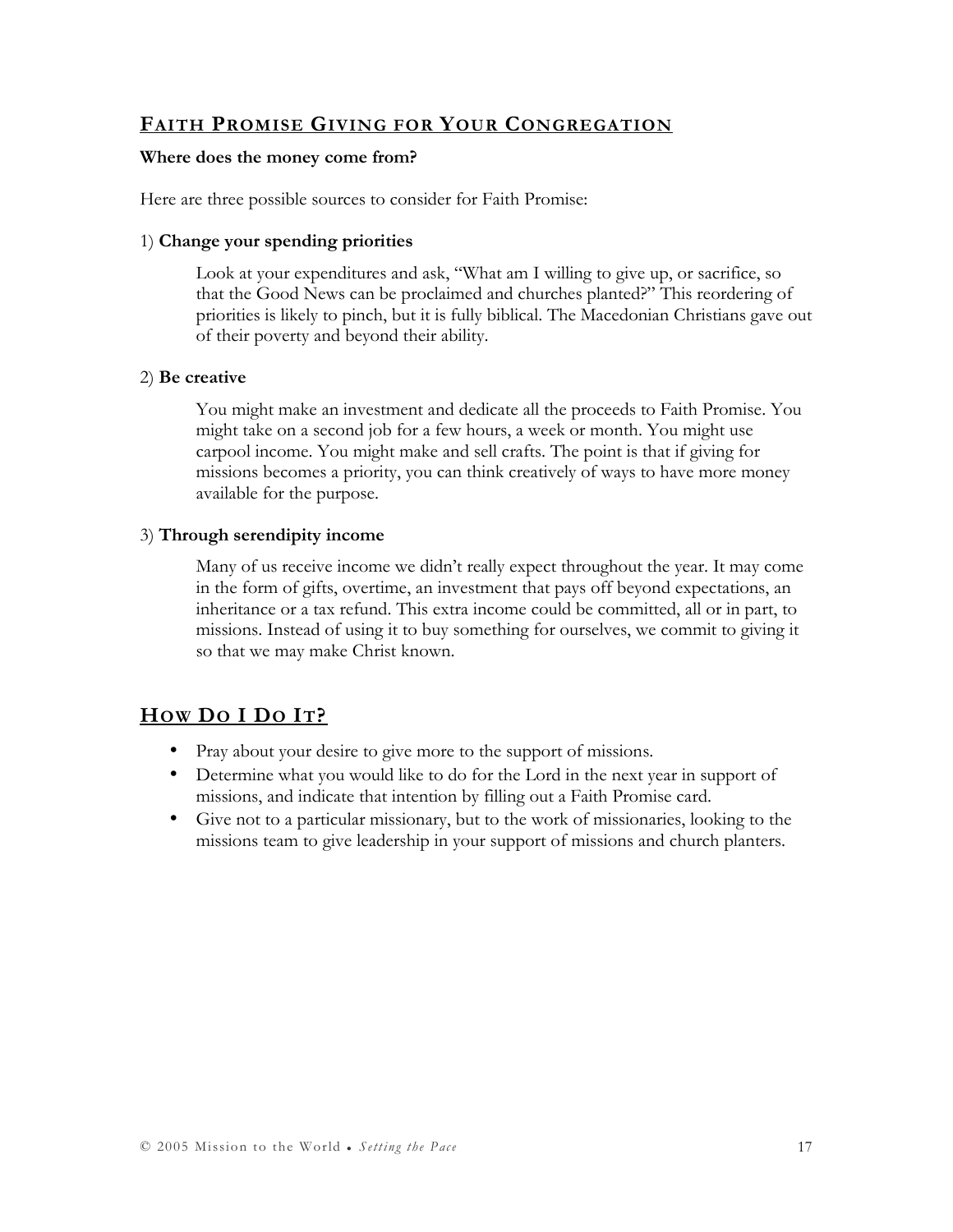## FOCUSING FOR GREATER MISSIONS IMPACT

Theme: Emphasis

## A MAJOR TREND IN MISSIONS

One of the most significant trends in missions today is the increasing number of churches that are focusing their ministry participation. The reasons for this direction include the following motivations:

- Desire for greater long-term impact in missions
- Desire to identify God's unique calling for their church in missions
- Commitment to greater coherence and alignment in ministry involvement
- Interest in supporting fewer missionaries with more funds
- Desire for deeper relationships with the field
- Interest in collaboration with other sending churches

## **THE NEED FOR FOCUS**

Developing a missions ministry is a bit like digging a well. To reach water, one must dig a well with the proper dimensions: it must be deeper than it is wide. Not only will such a well more likely reach water, the water will be fresh and plentiful.

Many churches are discovering that to have a lasting impact in missions, their missions ministry must have the right dimensions. It must be deep: the investment of prayers, energy, and finances should be significant. And while they may support people all over the world, their primary emphasis must not be too wide, perhaps focusing on one or two areas of commitment. No matter what size, all churches would do well to identify as precisely as possible the Lord's missions direction for their congregation.

Through prayer and study, the following issues can help churches develop the right dimensions for going deep in their missions ministry:

#### Existing relationships

Does your church currently support a missionary? Is a church member serving as a missionary? Do you have other connections to an ongoing ministry? If so, you may want to deepen an existing relationship rather than start a new one.

#### Church members' vision

Are there members or leaders of your church who have experience and/or a desire to work with a particular people group or area of the world? Have members of your church participated in short-term projects that have given them a heart for a certain group of people? God very often uses the vision of a few people to lead an entire church in the same direction.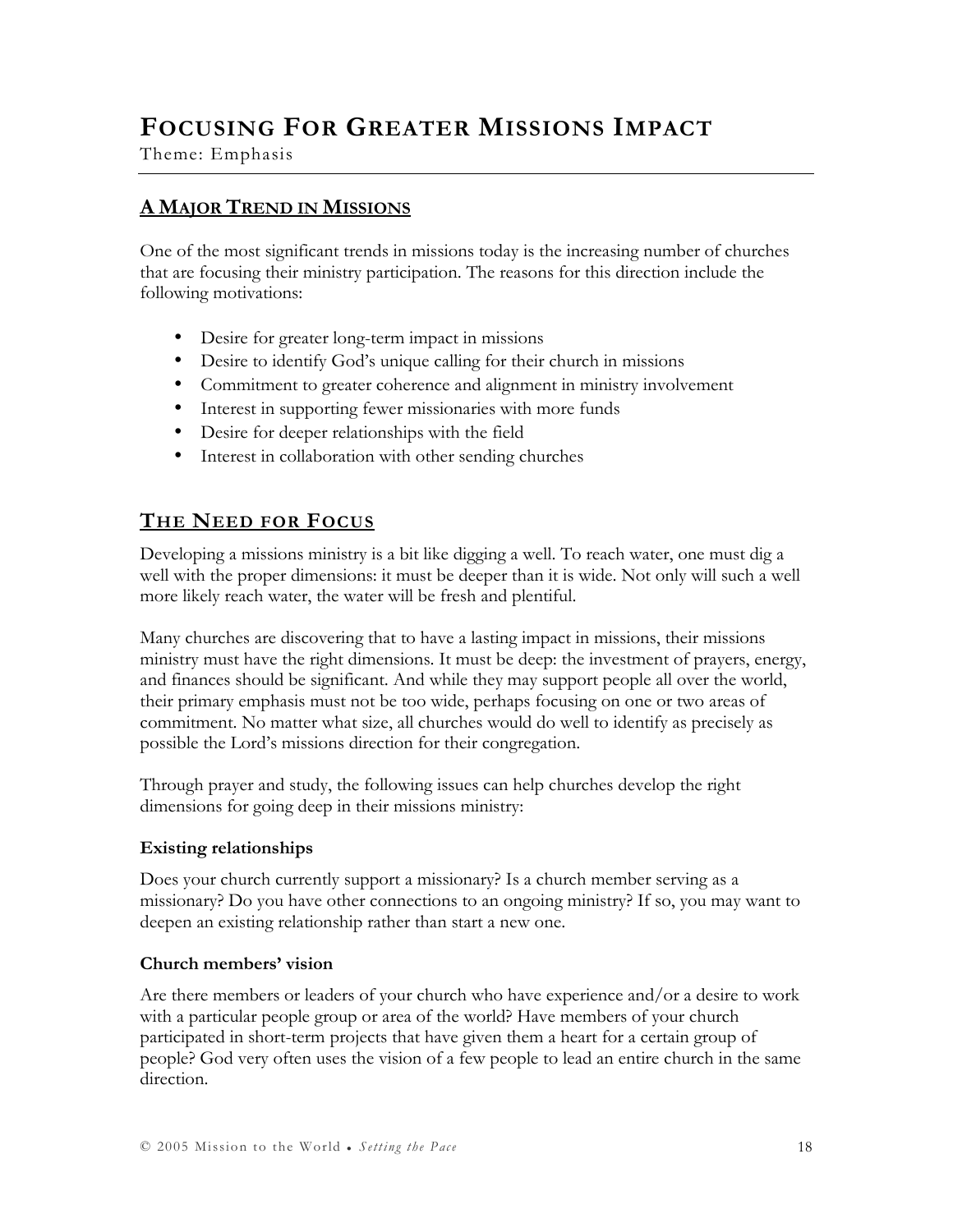#### Unique Connections

Does your church have a unique relationship to a region? Perhaps people from a particular country live near your church, and members have developed an interest in working with them locally and overseas. Or perhaps the nationality of a church member could serve as a natural bridge to a part of the world.

#### Church relationship

Do you have a close relationship with another church that is already working with a particular people group? Developing a partnership for ministry may be a natural and effective way to go forward.

#### Ministry emphasis

Do you desire to participate with a particular type of ministry? Or do members of your church have certain skills or occupations that could be used most effectively in a specific field?

Some churches have developed a small committee to explore these and other issues in order to bring a recommendation to church leaders. Selecting a missions focus is no small task and one that must be supported by much prayer, study, and time. This investment on the front end will help determine God's leading for a significant long-term commitment.

## PARTNERSHIPS: A NEW MODEL FOR MISSIONS

Once an emphasis is determined, your church may want to explore joining others who share your commitment. Ecclesiastes 4:12 says a "cord of three strands is not easily broken." Historically, the three strands of missions ministry have been churches, agencies, and field workers—though each has had to work fairly independently. Today, however, advancements in communications and transportation have appropriately given churches a desire for more direct involvement in field ministry. Mission to the World affirms this development, and is committed to facilitating churches in deeper connection to the field. Effective field ministry requires that this connection be coordinated, so that churches, MTW, and the field are working closely together and in a common direction. In order to accomplish this, Mission to the World is establishing partnerships for the development and support of ministry teams all over the world. The partnership would work closely with the field team to devise a common strategy for such responsibilities as:

- promoting the ministry in the U.S.
- recruiting and assessing short- and long-term personnel
- praying for the work and workers
- providing pastoral care
- determining what resources are needed in the field and working to provide them
- advocating for the persecuted Church
- providing financial support to a team ministry account
- helping connect field work with related people groups in the U.S.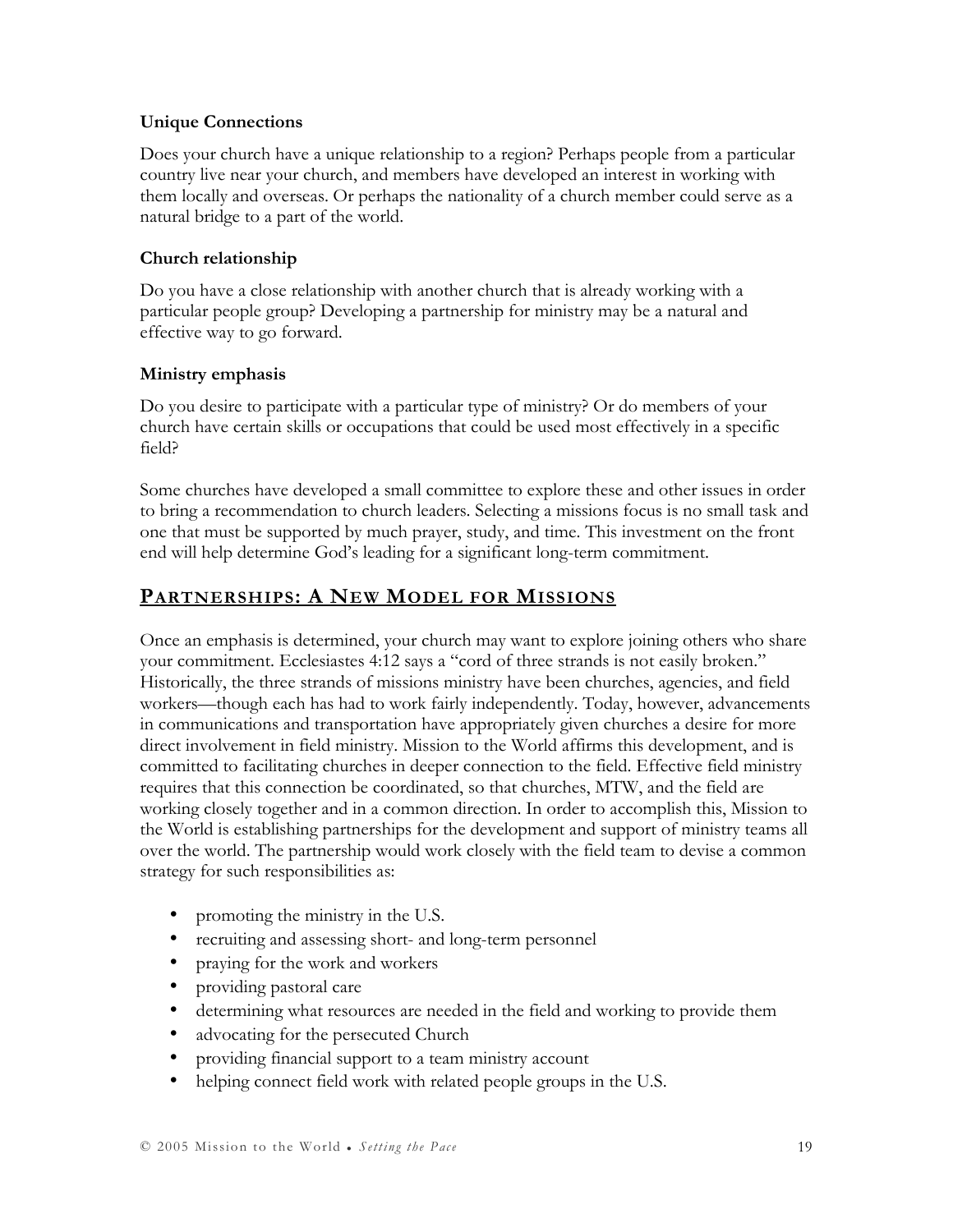## If your church has determined a missions focus, please inform MTW by completing the following information.

\_\_\_\_\_\_\_\_\_\_\_\_\_\_\_\_\_\_\_\_\_\_\_\_\_\_\_\_\_\_\_\_\_\_\_\_\_\_\_\_\_\_\_\_\_\_\_\_\_\_\_\_\_\_\_\_\_\_\_\_\_\_\_\_\_\_\_\_

May also be completed online at **www.mtw.org** 

### Geographic/People Group Emphasis (Please be as specific as possible)

#### Ministry Focus

| $\Box$ Relational evangelism—developing genuine friendships and discussing the gospel |
|---------------------------------------------------------------------------------------|
| $\Box$ Church-planting—establishing fellowships of believers                          |
| $\square$ Discipleship and training—equipping Christians, especially emerging leaders |
| $\Box$ English—teaching English as a platform for relationships                       |
| $\Box$ Medical—offering medical assistance                                            |
| $\square$ Street children—extending mercy to children at risk                         |
| $\Box$ University ministry—reaching college students with the gospel                  |
| $\Box$ Other                                                                          |
| $\Box$ Uncertain                                                                      |
|                                                                                       |
|                                                                                       |
| <b>Church Information</b>                                                             |

| Church Name |       |
|-------------|-------|
| City        | State |

## Contact Information

| Primary Contact |  |
|-----------------|--|
|                 |  |

| Church Role |  |
|-------------|--|
|             |  |

| <b>Address</b> |       |                   |  |
|----------------|-------|-------------------|--|
| City           | State | $\Box$ I $\Gamma$ |  |

| Email |  |  |  |  |
|-------|--|--|--|--|

| $\mathbf{D}$                |        |  |  |
|-----------------------------|--------|--|--|
| าทe w<br>₽n<br><b>THOME</b> | <br>-- |  |  |
|                             |        |  |  |

Please return this form to MTW at 1600 N. Brown Road, Lawrenceville, GA, 30043; fax to 678-823-0027; or email the information to churchrelations@mtw.org.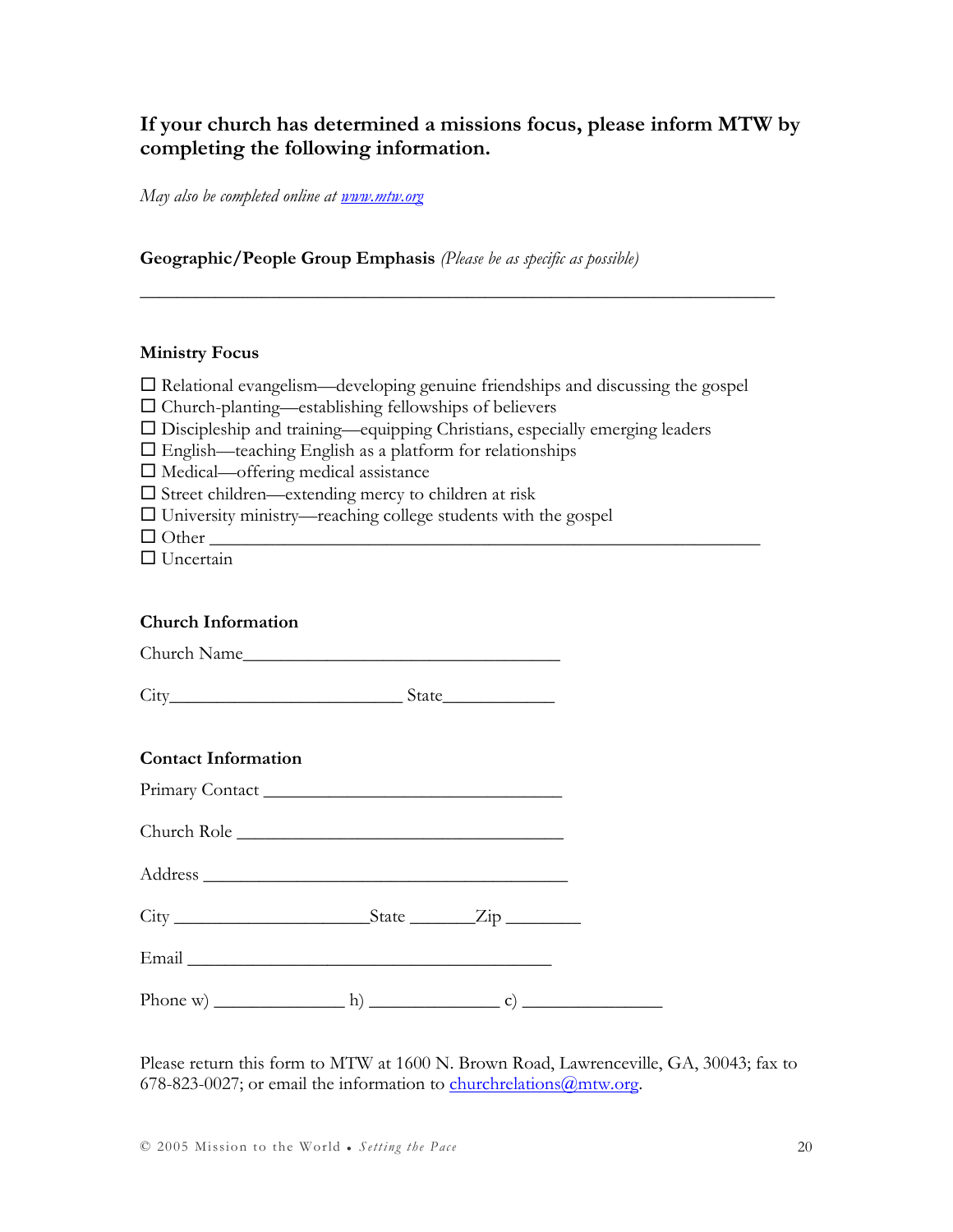## FROM PATRON TO PARTNER

Theme: Partnership

#### REV. SCOTT SEATON

## THE UNTRADITIONAL BECOMES TRADITION

Shortly after the publication of his "Enquiry Into the Obligation of Christians" in 1792, William Carey addressed ministers of the Baptist Association at a meeting in Nottingham, England. After encouraging them from Isaiah 54:2-3 to commit themselves to world evangelization, he exhorted them to demonstrate faith: "Expect great things from God; attempt great things for God." The next day, at great financial sacrifice to themselves, the Baptist ministers formed a missions board, the Baptist Missionary Society. With this commitment, the modern missions movement was born. While the current of missions runs all the way back to Eden, so influential were Carey's writings, model, and methods that a truly new channel had been opened.

Much has changed since Carey's day. The increased emphasis on indigenous leadership, the evolving role of the missionary, and the concept of unreached people groups are some of the many ways missions has matured in the last two hundred years. Yet the basic method for sending and supporting missionaries remains largely untouched. Simply stated, churches that share a passion for missions entrust their members and resources to a mission agency, which oversees all aspects of field ministry. The Baptist Missionary Society served not only as the means to support these early missionaries to India, it became a model for all subsequent efforts. It remains the dominant model today.

This approach tends to be very linear and one-directional, with the church laying the foundation for missions in education, prayer, and support, but then essentially turning over all further responsibility to the sending agency. In turn, the agency would—hopefully provide a well-developed system of oversight and support, a breadth of ministry opportunities and experience, a coherent philosophy of ministry, and a mechanism to pool resources. As a model, it was straightforward, uncomplicated, and directly responsible for the expansion of world missions to this day.

The following diagram portrays that relationship:

#### Traditional Model



Agency: "Here's what we're doing. Come be a part of it."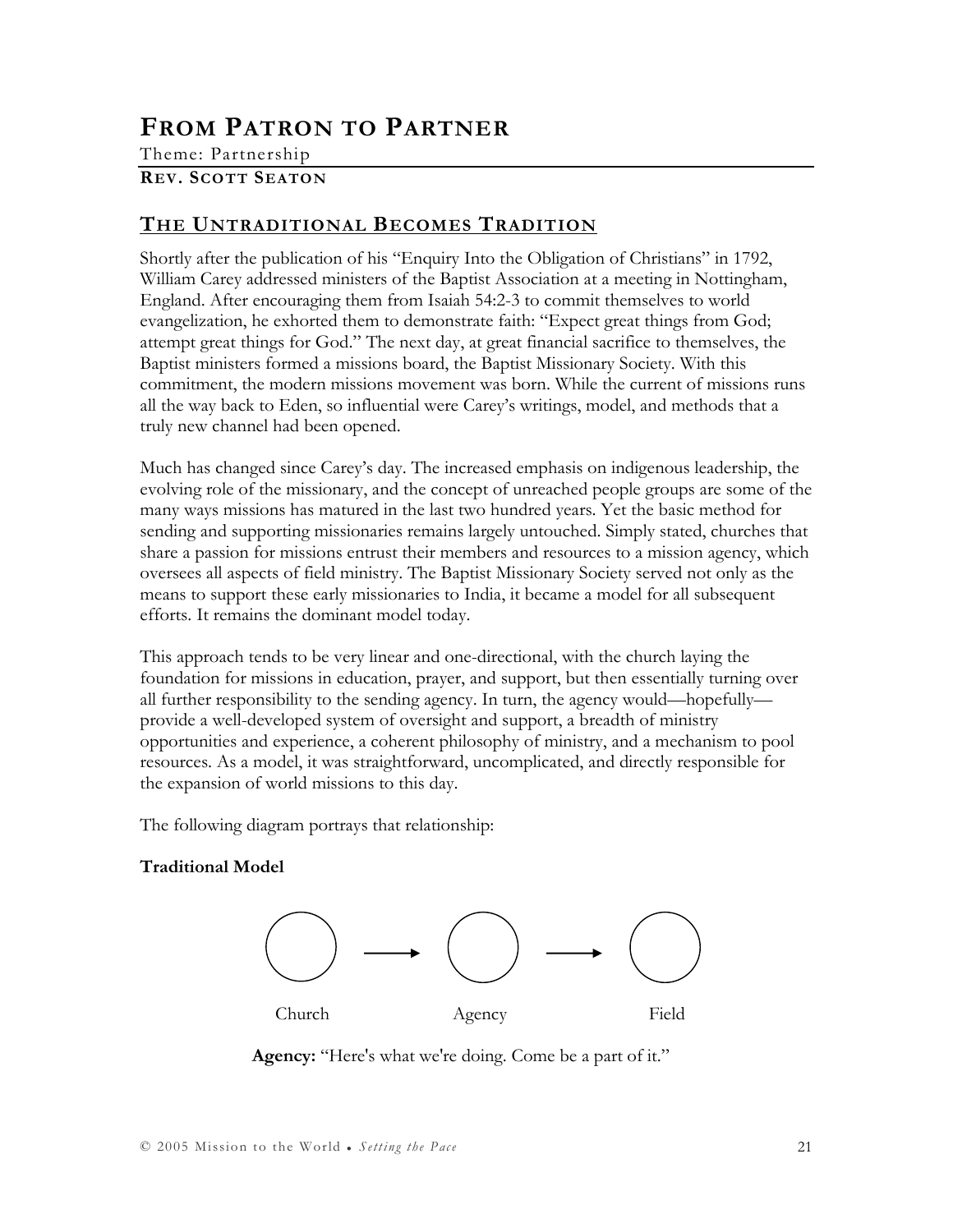For all that was gained in this approach, two significant weaknesses emerged. First, the local church largely delegated its ownership of missions to the agency—and along with it a significant amount of passion and vision for the work in the field. The local church was rarely involved in field ministry, except through praying for the work and hearing from the missionaries. The actual ministry became the province of the agency. The downside of this approach is that the local church was effectively relegated to the role of patron, rarely questioning its ownership of actual missions work. Both the church and the agency accepted this relationship as unassailable.

Second, this passivity inevitably led to churches having little direction for their missions ministry—a purposelessness rarely shared by other ministries of the church. The church rightfully expects its children's ministry to have a philosophy and structure. Same for adult education or worship. But in many churches, the missions ministry has no such focus. The primary role of the missions committee is sadly reduced to that of a foundation distributing grant money to applicants. It's simply assumed that this is all that missions committees do. No wonder there's not much passion for world missions in many of our churches.

As a missions pastor for 14 years, I would often receive calls from both missionaries and agencies, seeking support for their ministry. The conversation always went something like this: "Here's what we're doing in missions. God is opening a strategic door for ministry, and we'd like you to be part of it—by giving us your money and your people." I often felt like I was being sold something, with no concern whether we had a prior interest in the "product." Until we began to be intentional about our involvement, we would passively receive many such requests, making decisions on little more than the quality of the presentation and the availability of funds. We were not much more than patrons.

## A DEMAND FOR MORE OWNERSHIP

Today, however, people expect more involvement. Younger generations are less willing to entrust others with their resources and loyalty, instead demanding hands-on experience and ownership. Further, in a day of rapid travel and instant communication, church missions leaders and members are now able to participate directly in cross-cultural missions with little inconvenience or sacrifice. Short-term projects and instant connection to the field via email are common examples of this trend. When coupled with greater resources to sustain that interest, it's no surprise that the traditional model is being rejected in many churches. Rather than passively responding to a variety of requests and strategies, these churches are thoughtfully developing a missions emphasis that uniquely suits their congregations. Based on its philosophical commitments and personal relationships, for example, a church may want to focus on church planting among a certain people group. Such a focus invariably means concentrating on a few places, in order to have greater impact and involvement. Depth rather than breadth becomes the overriding consideration. This commitment often involves taking the initiative in helping to develop the ministry, and thus more ownership in its success or failure. In this way, churches begin to assume more of the responsibilities traditionally reserved for the sending agency. From the recruitment of missionaries to the development of strategy, some churches are becoming, in theory and sometimes in practice, their own mission agencies.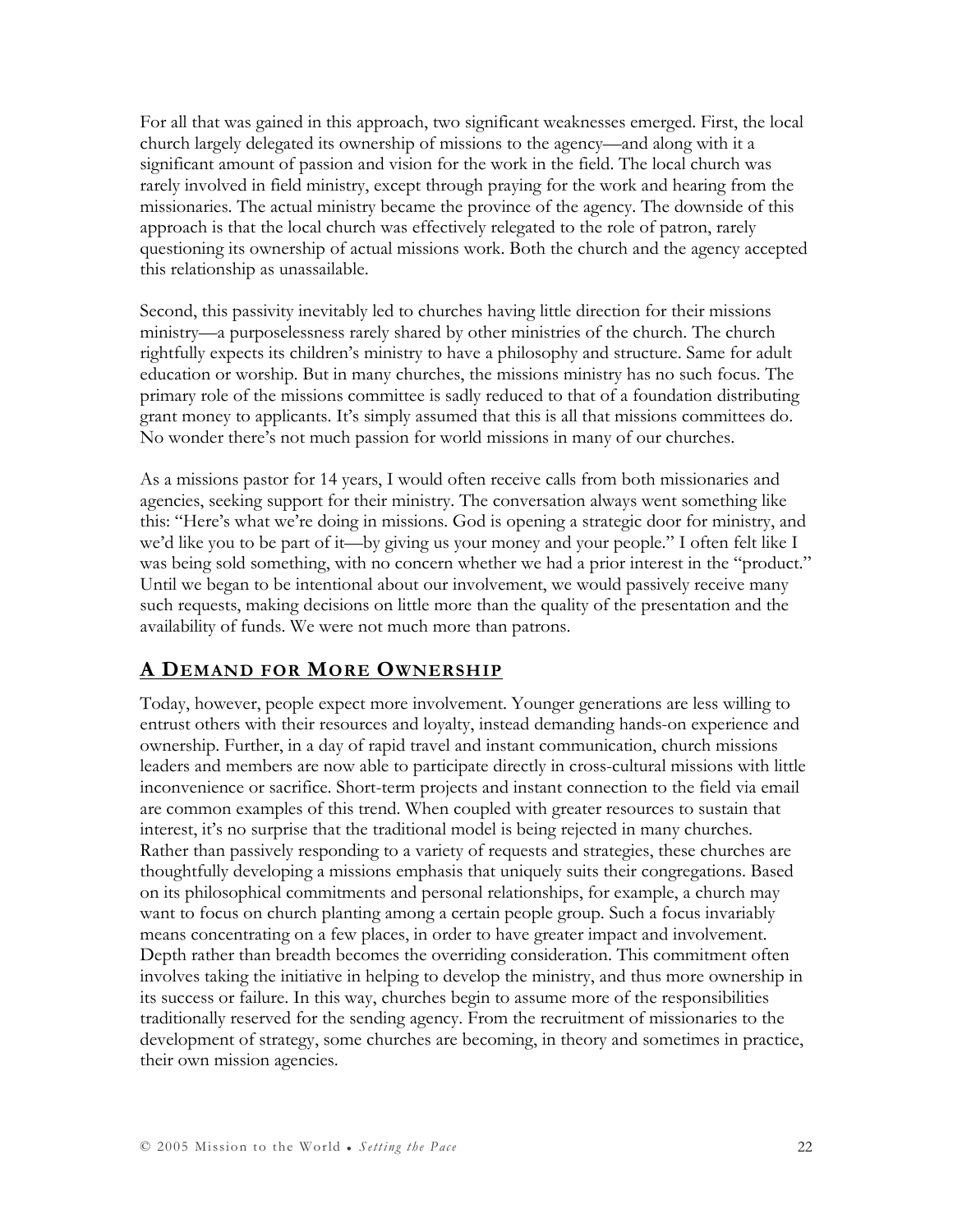This approach is one of the most significant trends in missions today, and many churches in the PCA have taken steps in this direction. Some of this momentum stems from the churches' perception of sending agencies as bureaucratic and staid, unable or unwilling to involve the local church and its missions priorities—even unaware it might have any. In that climate, the church feels it has no choice but to go it alone. The dominant message in this model is the church saying, in effect, "We don't want to delegate all the exciting stuff to an agency. We can do it ourselves."

The following diagram portrays that relationship, where the missions agency is bypassed altogether:

#### Church as Sending Agency



Church: "We'll do it ourselves."

But as with the traditional model, there are downsides, for with all that the local church gains, much is lost as well. By not availing itself of the agency's expertise and experience, a church may plunge into a work blind to the issues and pitfalls at every turn. Field ministry may suffer when churches fail to develop a coherent philosophy—or even know what to consider in devising a strategy. Most detrimental is the difficulty of producing a sustainable ministry without the broader resources of numerous churches, thereby leaving national partners in the cold when the ministry falters. Certainly the missions agency is not perfect in these regards, but there is every danger the local church will repeat the mistakes it has sought to avoid. One final caution: the churches most likely to attempt this direction are the larger, better-resourced congregations. The unfortunate implication, then, is that direct field involvement is not for the smaller church, which must continue in the traditional role of missions patron.

My own experience as a missions pastor reflects these problems. Convinced that greater focus leads to greater participation, our church adopted a people group in the Balkans, in part because an agency was planning to send missionaries to this newly opened country. When that placement fell through, our church teamed up with another PCA church to serve as our own sending agency. We recruited and selected candidates, provided pre-field training, helped the missionaries settle into the country, and worked with them closely as they developed a strategy. Our congregations enthusiastically supported them through their prayers, giving, and several short-term projects. Our missions leaders visited them two to three times a year and regularly communicated with them via email and phone. The actual ministry was busy and robust, providing a significant contribution to training emerging church planters. Based on the commitment from our churches and the vision on the field, everything seemed to be going great.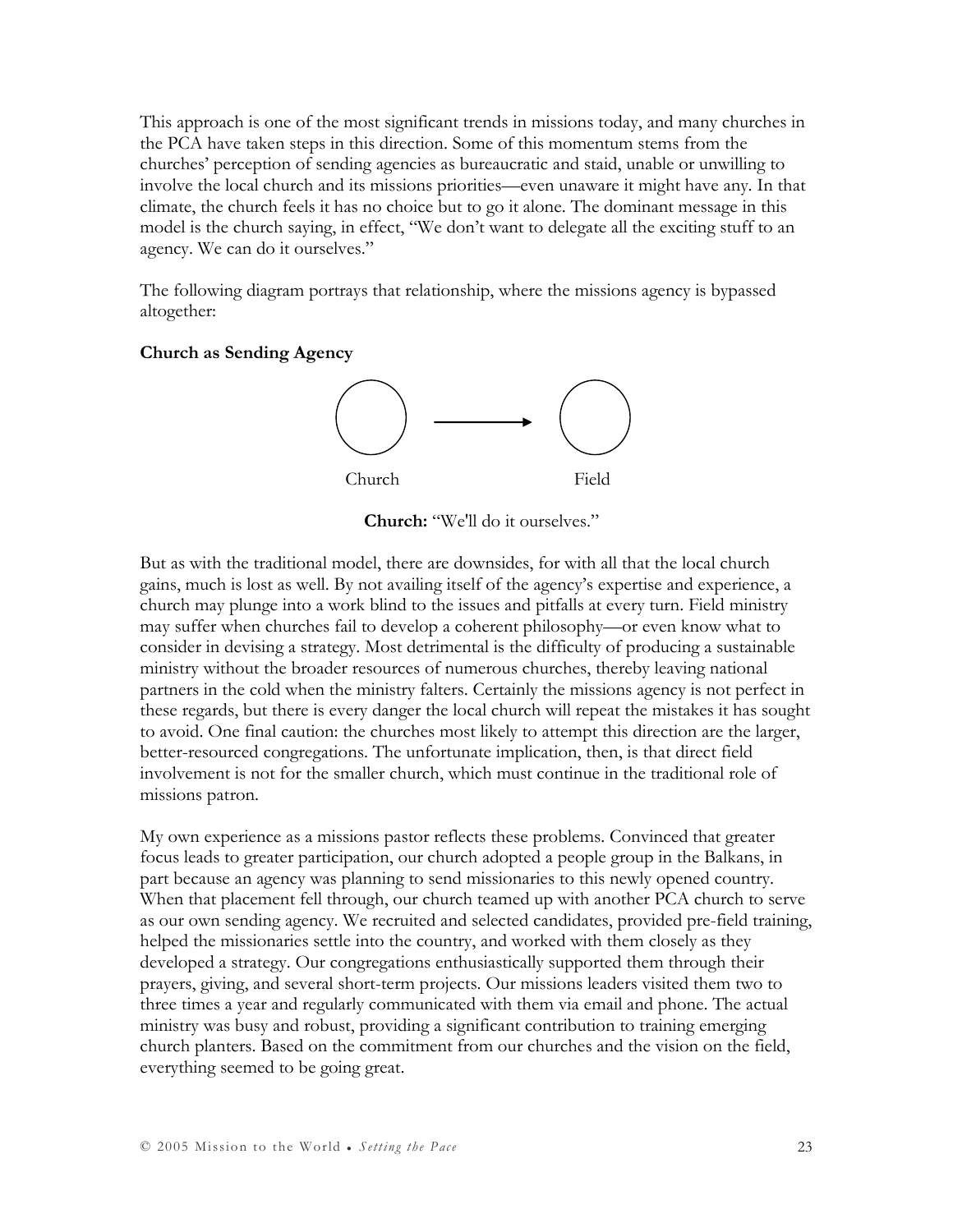Over time, however, we saw that it was difficult to sustain the work. Policies and philosophy were created on the fly and in reaction to ever-changing circumstances. We made strategic mistakes that could easily have been avoided had we more experience. The administration of funds and resources seemed a common distraction from "the real work." We didn't know what level of care and oversight was appropriate, including support for re-entry into the U.S. And with a limited pool of candidates, we ultimately could not provide successors to our missionaries. The work was essentially turned over to another mission agency and our current involvement remains relatively insignificant.

### A NEW APPROACH

There is, however, a third way. The unavoidable trend in missions today is for churches to connect directly to the field; this direction should be accepted and affirmed. The agency brings experience and facilitation for long-term ministry; this role should likewise be accepted and affirmed. A model for the future, then, is one that builds on the strengths of the two models mentioned above, while attempting to minimize the weaknesses. This new approach involves the creation of a partnership of all interested churches, the sending agency, and field workers to develop and coordinate ministry related to a specific field.

The dominant message here simply is: "We all need each other, so let's work together," as suggested by the following diagram:

#### Partnership

Field



All: "Let's work together."

In this model, MTW becomes a facilitator of missions involvement, rather than the traditional "here's what we're doing" agency. In this facilitating role, MTW's first question to churches changes from "Will you join us?" to "Where has God called you to serve? And if you don't know, can we help you discover it?" A group of churches with a common focus would then partner together with MTW and missionaries to initiate and/or develop a work.

We are currently in the early stages of several such partnerships. After a formation period of defining how the various partners will work together, they are beginning to cooperate in ministry. One partnership established an English lending library in Central Asia, collecting, cataloguing, and shipping the books, then sending interns to teach English and establish relationships. Another partnership is focusing on church planter training, helping to develop the curriculum and materials. The essential difference in this model is the level of communication and interaction among the various partners.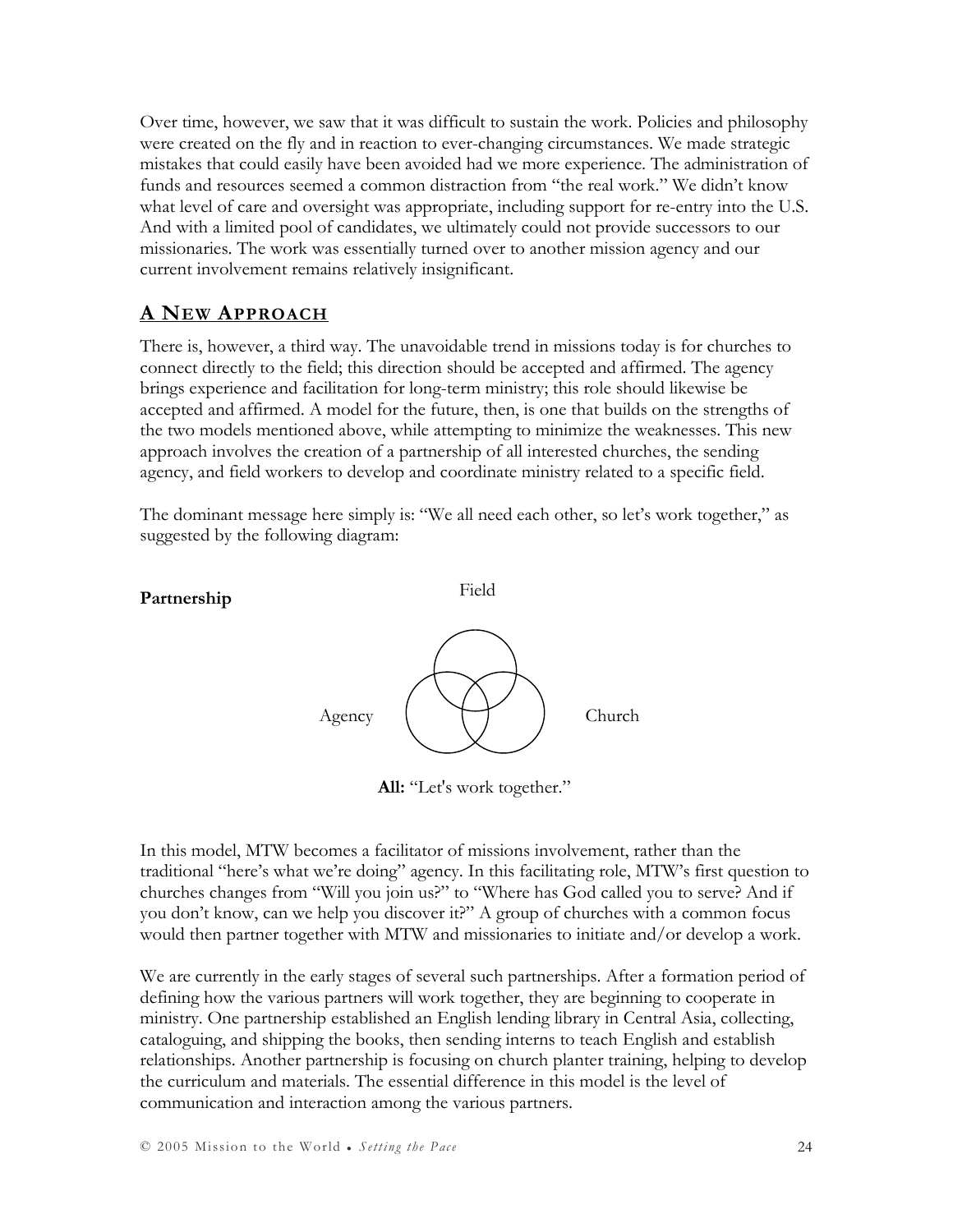Although each partner may contribute to any aspect of the partnership, it has been helpful to clarify which partners will take the lead in various responsibilities, as follows.

The field workers (missionaries and national leaders) determine ministry vision and strategy, carry out the ministry, and equip partners to effectively serve alongside. Churches provide input to field strategy, initiate projects with field approval, and participate in ministry. Further, they educate, equip, and send members in missions, help provide financial support, and can assist in candidate assessment and training.

MTW continues its responsibilities to administrate financial accounts, assess and train candidates, and supervise the missionaries. It will also facilitate the partnership by fostering communication and coordination, and keeping the partnership on track by preventing both irrelevance (not being engaged) and micro-management (dictating to the field). All the partners—field, church, and agency—are responsible to promote the ministry, expand and organize the partnership, and recruit and care for team members.

## A GREAT ATTEMPT

Partnership in some expression is nothing new. What is different in this emerging model, however, is the combination of two elements: the high degree of interaction and coordination among the various partners, and the concentration of ministry on a particular work. It is premature and even hubristic to term this direction the "future of missions," but those involved to date have great hope that something truly significant is taking shape. They like being more connected to the field and to each other, and they see the potential to invigorate the missions ministry of both the local church and the overseas field. The ability of these first partners to see over the horizon recalls the faith that William Carey called his brothers to demonstrate.

The passage from Isaiah that Carey spoke from at the Nottingham conference challenges us to "enlarge the place of your tent, stretch your tent curtains wide." The surprise in this passage is not that we need to make room for the expansion of God's kingdom, but that we are to do so before the growth actually occurs. That requires faith, a deep conviction that God is going to work, and we need to get ready for it. These partnerships are a waste of time and energy if God has no place for us in the Great Commission. But if He does, partnering with others demonstrates faith by expanding our capacity to serve—even prior to seeing the fruit He will bring. May we too "expect great things from God; attempt great things for God."

*Rev. Scott Seaton is MTW's former International Director of Enterprise for Christian-Muslim Relations. He is currently helping MTW to resource and equip church missions ministries while becoming a church planter with the Presbyterian Church of America (PCA).*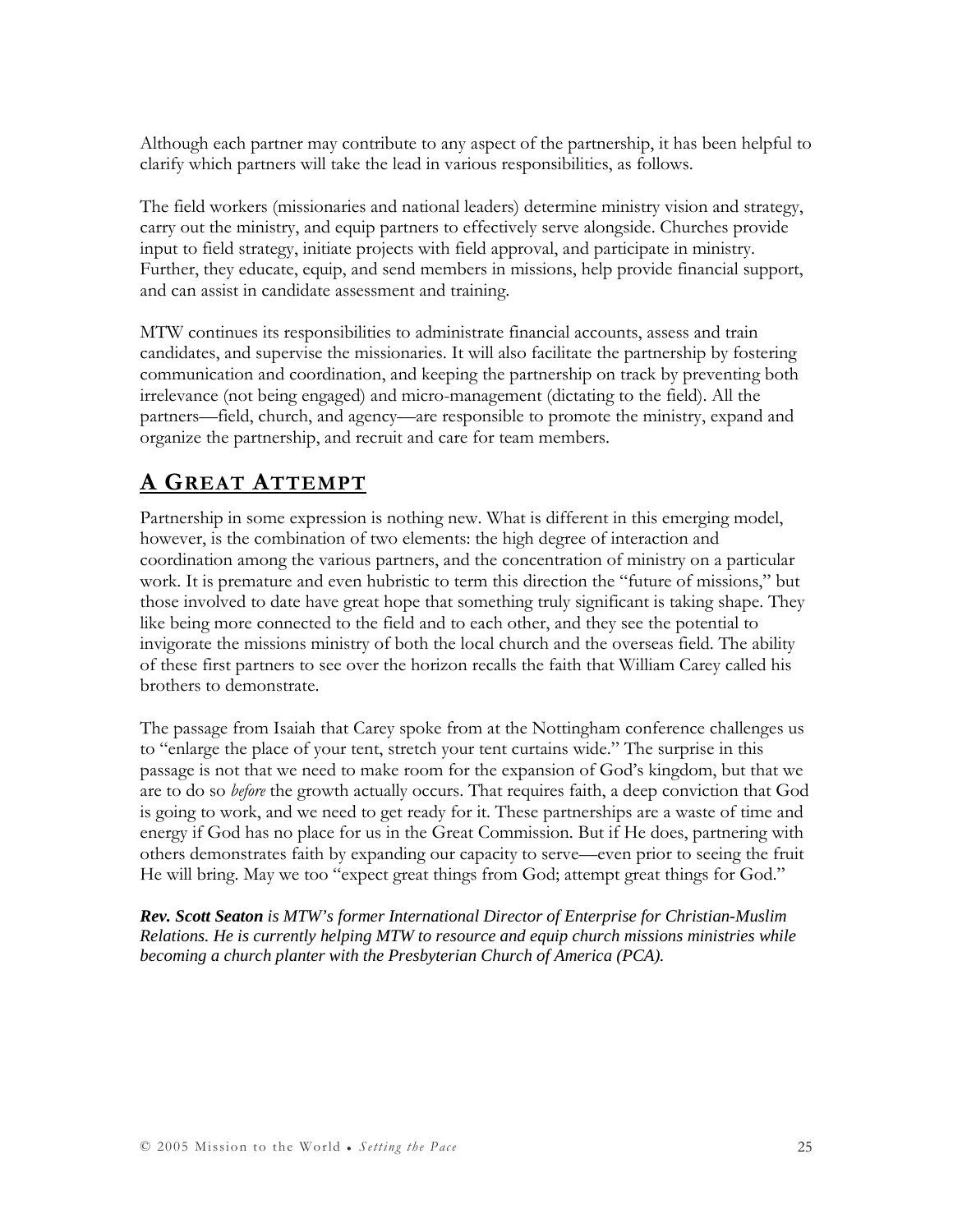## MISSION IGNITION: PARTNERSHIP MINISTRY

### Theme: Partnership

### REV. CHUCK FROST

I serve a "missions-minded" church family. Westminster Atlanta, from its birth more than 100 years ago, has "prayed, given, and gone" in response to the simple clarity of Christ's command to go and make disciples. What would cause Westminster's heart for missions to pound more deeply for this present generation? PARTNERSHIP. The name implies the obvious—people working together to accomplish a goal.

This partnership model has ignited a new era of excitement and personal participation in missions for the Westminster family. Through our past relationship with Turgay Üçal, executive director of the Turkic World Presbyterian Church, our partnership focus is on the Muslim world of Turkic-speaking peoples. This partnership, named Enterprise Turkey, directly connects Westminster and sister PCA churches with front-line ministry on the field. Enterprise Turkey (known as ET) enables the corporate power (prayer, money, and people) of a number of sister congregations to be directly applied to a specific field of ministry. While a partnership is in fact assisted and encouraged both organizationally and administratively at the denominational level, the application of personal energy comes directly from the constituent church families. This produces both excitement and challenge.

The excitement is seen at Westminster in a clearer focus on a particular mission field rather than being so widespread that we make personal connection with nothing! This more clearlyfocused pursuit produces genuine relationships with people on the field, and thereby produces personal prayer and resource involvement, not to mention personal trips to the field. Our first vision trip shepherded four individuals to Turkey and Bulgaria. Upon their return, their excitement and interaction with peers produced a group of 12 for the next trip—with a waiting list! It is our hope that in the next ten years at least 50% of the adults of Westminster will engage a short-term missions trip. Our sister churches in ET have similar aspirations. Sister churches encouraging and challenging each other is another layer of this excitement. Suddenly, people in the pew see themselves as personally significant in Christ's redemptive plan.

But the challenges are not insignificant. We are all on the same bus (a helpful metaphor) delighting in the renewed intimacy and involvement of partnering. Who is driving the bus? We must remember that our commitment is to assist national pastors in *their* work of making disciples (evangelizing and church planting). Great care must be taken to prevent the inertia of "American resources" from unintentionally blundering into the driver's seat. We must strive for a collegial relationship that supports and encourages rather than directs and demands. Effective partnership ministry is significantly rooted in the intimacy of direct involvement—confident to be partners, not patrons. Our goal is to promote kingdom growth. We are not bringing light to the darkness—we are bringing fuel for the light that already burns.

So why is the Westminster family so excited about this model for missions? Why is there a waiting list for our next vision trip to the Turkic world?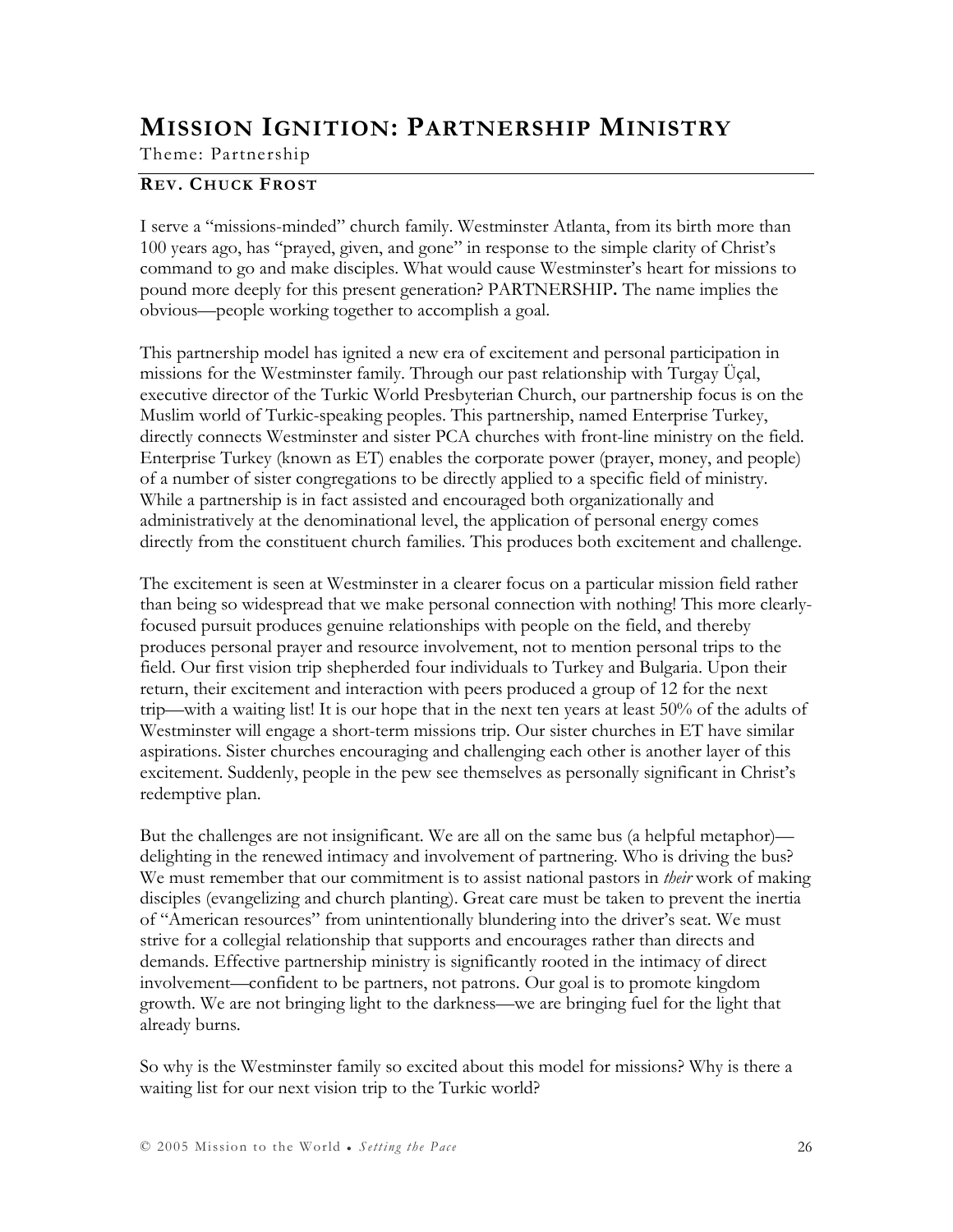Here's the linkage:

- $\checkmark$  We develop deeper personal relationships with people on the field.
- $\checkmark$  We become more careful prayer warriors through those close relationships.
- $\checkmark$  We give more sacrificially where we have a heart investment.
- $\checkmark$  We are eager to go to help and encourage.

For Westminster Atlanta, partnership ministry has ignited missions momentum. The bus is moving—jump on board!

Rev. Chuck Frost is the senior pastor of Westminster PCA in Atlanta, GA.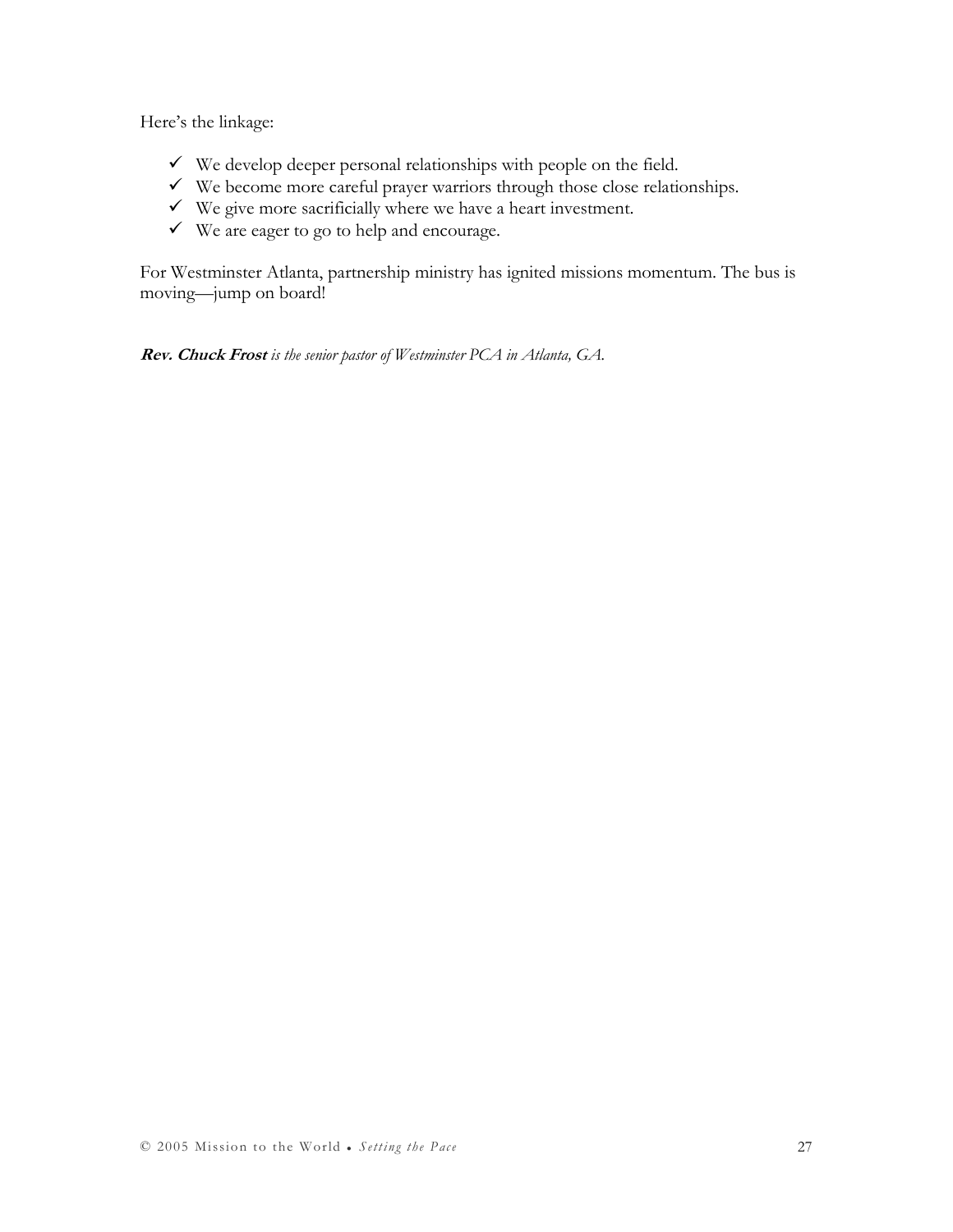### ESSENTIAL ELEMENTS OF SUCCESSFUL MISSIONS MINISTRIES

1. Missions Committee: An active, organized committee that coordinates the missions ministry is absolutely essential. The committee should not see themselves as the ministry, but rather as a leader that involves the entire congregation and all its ministries.

2. Ecclesiology: The Bible teaches us that God loves His Church, and has commissioned it to be His primary means and end for advancing the kingdom. Missions leaders need to develop a biblical understanding of the Church and emphasize efforts that help establish churches around the world. In so doing, it is important to discern the difference between a lasting church and a temporary gathering of believers, as many ministries claim to be committed to church planting.

3. Short Term: One of the most effective ways of mobilizing members for missions is to send them on local and global missions projects. All participants will return with a greater heart for God's world, and some will begin to pursue missionary service. Select projects that best fit with your church's long-term vision.

4. Prayer: The need for more laborers was Christ's only prayer request. Churches should reflect our Lord's heart for a needy world by meaningfully and regularly including prayer throughout the ministries of the church.

5. Sustainability: While churches in the West should give generously to missions, they should consider how to avoid national churches' becoming overly dependent on outside resources. Dependency can stifle growth and innovation.

6. Theology: It is both stimulating and challenging to engage godly Christians who have developed different convictions or expressions. While encouraging the interdependence of the global body of Christ, missions ministries can also affirm a natural emphasis on planting churches that share their theological convictions.

7. Vision: A seemingly limitless number of opportunities will come before the missions committee. Determining which ones to pursue requires a clear sense of direction. The vision of the ministry should be carefully developed, written, and embraced by church leaders.

8. Contextualization: No church ministry will be more exposed to the diversity of the larger body of Christ than the missions ministry. This is cause for celebration of God's love for all peoples and affirmation that the ministry of churches in other cultures can be expressed in biblically valid and culturally indigenous forms. Missions leaders need wisdom and experience as they encounter these different expressions.

9. Giving: Compared to the rest of the world, churches in the West have been blessed with tremendous resources. The message of Genesis 12:3 and elsewhere is that God blesses His people so that they will be a blessing to others. To that end, churches should be sacrificial in their support of world missions.

10. Partnership: When churches collaborate with other sending churches towards shared ministry goals, far more can be accomplished. More importantly, such partnership expresses the interconnectedness that Christ desires for His body. Churches should consider how they can contribute their experience and resources to other churches, as well as grow from the relationship.